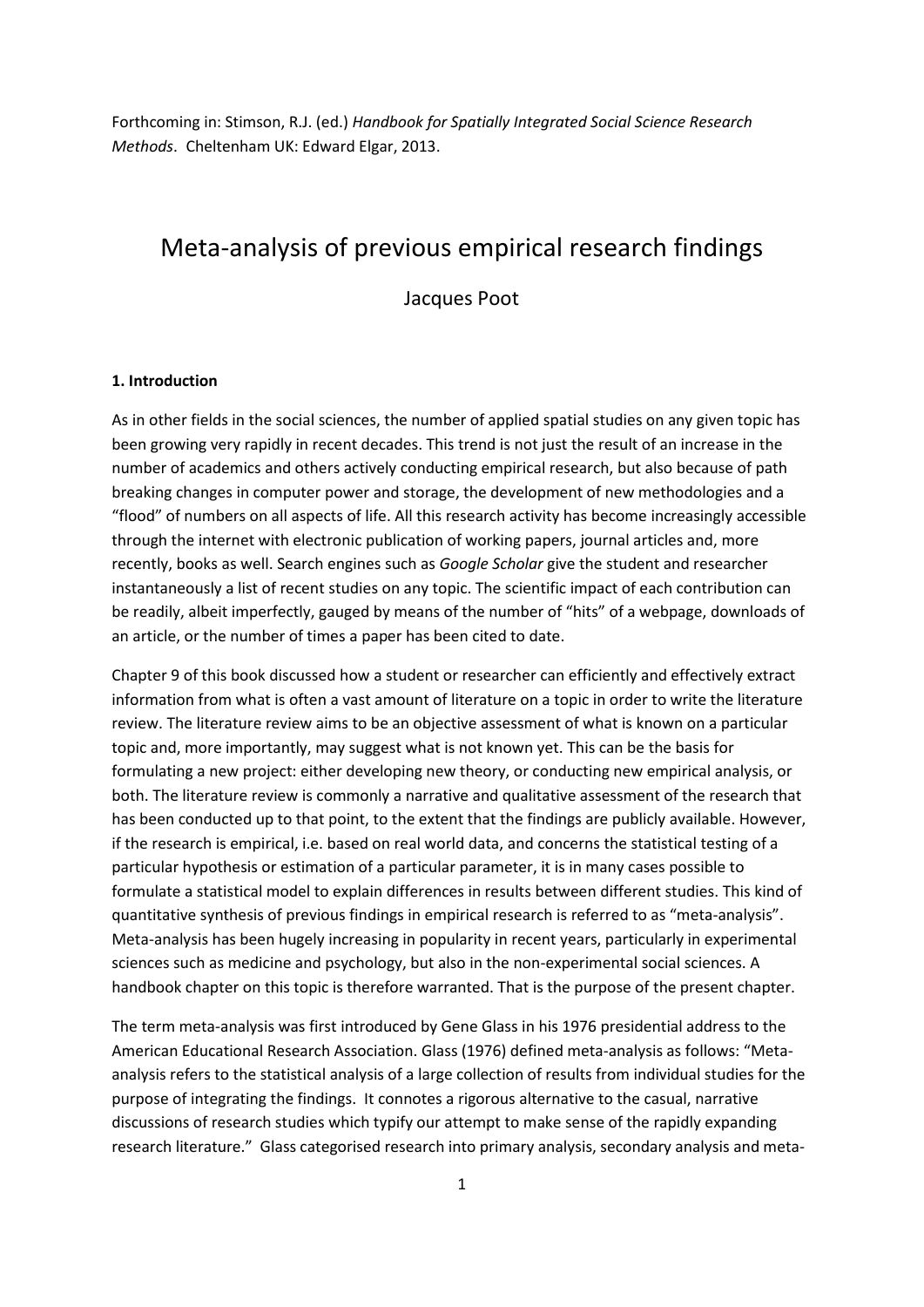analysis. Primary analysis refers to an original study using a unique dataset. Secondary analysis reuses the same data as the primary study, but does further work with it. This has several benefits. Firstly, it is useful to simply replicate the calculations of the original researchers to check one's software and programming. This may even reveal mistakes in the original research (e.g., Hamermesh, 2007). More commonly, researchers use secondary analysis as sensitivity analysis to see how robust the original findings are to changes in for example: sub-samples of data used; the variables considered; or the estimation methodology employed.

In the social sciences it is generally accepted that results are often context-specific, which implies that it is very hard to draw robust general conclusions. This has been particularly the criticism of empirical economics (for example, Leamer, 1983), but in recent years applied econometrics has again gained respectability by new methodologies that come closer to the controlled experiments of the exact sciences (Angrist and Pischke, 2010).

The word "meta" comes from the Greek language and means basically "beyond" or "about". Metaanalysis should not be confused with "meta-data" which refers to information about data. For example, the meta-data of a survey can often be found in a document that reports the number of people interviewed (the sample size), the way in which people were recruited (the sampling strategy), the questions asked (the questionnaire), how the information was coded (the list of variables), etc. We can say that meta-data refers to "data about data" while meta-analysis refers to "analysis of past analyses".

Meta-analysis has a long history that goes back to Karl Pearson's (1904) analysis of various estimates of the impact of vaccination against typhoid on incidence and mortality. The general idea is that if several small studies, using the same methodology and hypothesis, are statistically inconclusive, pooling such studies may well lead to a conclusive result. In theory this could be done by merging the original data of the various studies. This would lead to a larger dataset that can be analysed in the same way as the original small studies. In practice, however, it is often impossible to obtain the data of some or all of the previous studies. All that is available are the published summary statistics of the individual studies. An attractive feature of meta-analysis is that a suitable combination (often a weighted average) of these summary statistics may be sufficient to test the hypothesis of interest and then the meta-analyst does not need to have access to the original data of the various studies.

Meta-analysis has become particularly popular in experimental research, for example summarising results from several clinical trials in medical research. More recently, meta-analysis has been increasingly applied to the predominantly non-experimental social sciences, such as economics. Reference works on meta-analysis in general include Cooper and Hedges (1994), Hunt (1999) and Hunter and Smith (2004). In economics, see for example Stanley (2001; 2008) and Florax et al. (2002).

Besides the statistical efficiency gain from pooling estimates (combining inconclusive results may yield conclusive results, as noted above), meta-analysis can also yield significant cost savings. Primary research projects are expensive. If the results of previous research are "transferable" to a new, as yet unexplored, situation, this would avoid the need to conduct a new study. This aspect is particularly important in environmental research in which the economic value is needed of things that are not directly available through market prices, such as the value of lives saved or the value of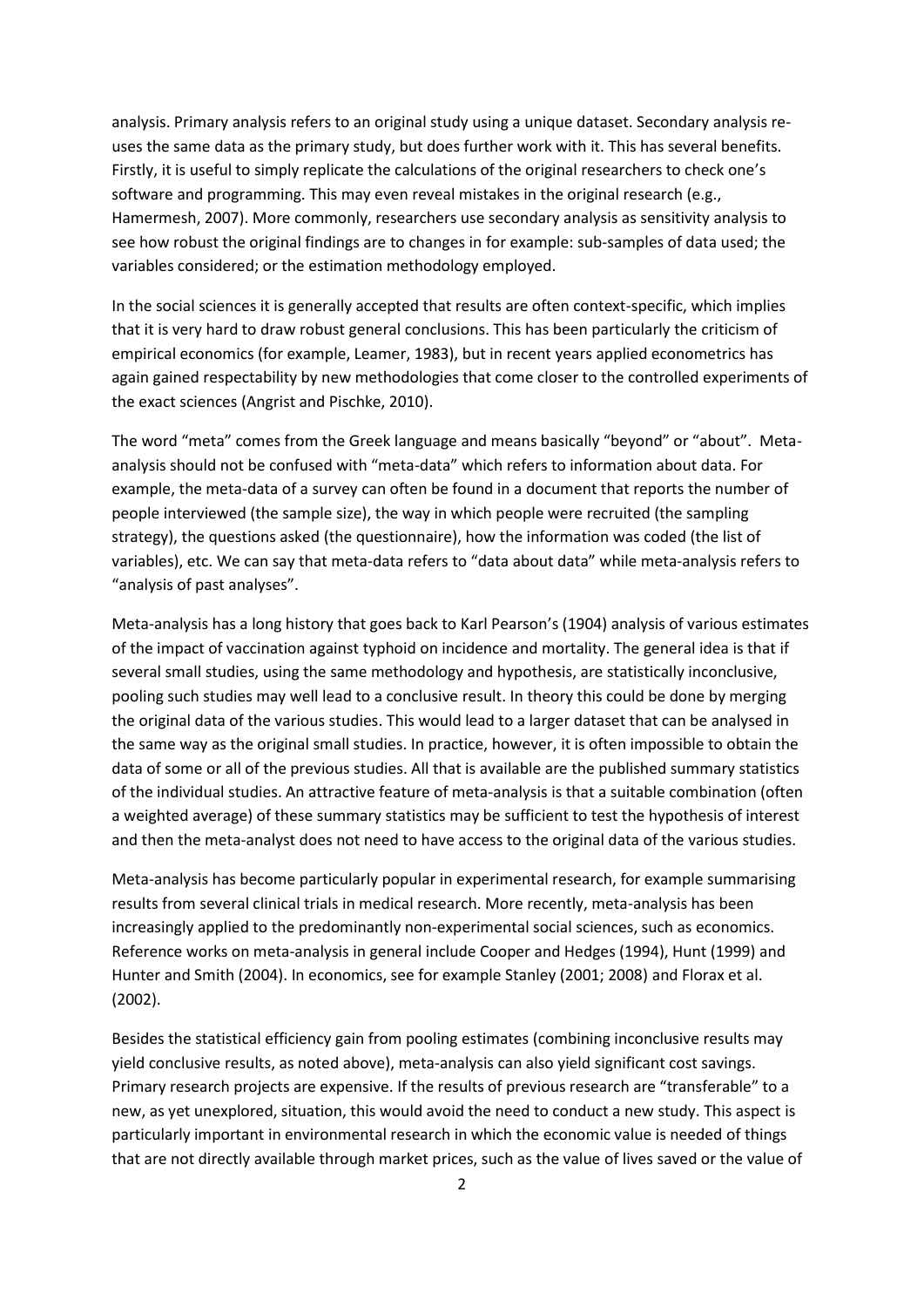public recreational facilities. "Value transfer" is then a particularly useful product of meta-analysis (Brouwer, 2000).

Another benefit of meta-analysis is that by systematically cataloguing the characteristics of the studies conducted to date, it is possible to identify particular combinations of study features that have not yet been explored. Hence meta-analysis can be a systematic tool to design the next empirical study. Later in this chapter it will be shown how, across a large number of studies, the study conclusion can be linked to study characteristics by means of a "meta-regression analysis" (MRA). If the MRA provides a very good model of the range of outcomes observed across studies, it is even possible that the outcome of the next primary study can be predicted by means of the MRA before such a primary study has actually been conducted! In practice, additional primary research is usually worthwhile in any case because circumstances change, sometimes in unobserved ways, rendering the MRA of past research only an imperfect explanation of research findings.

The remainder of this chapter is organised as follows. The next section describes a very simple stylised example of meta-analysis. Section 3 provides the core of the chapter and describes in a stepby-step way how a meta-analysis is conducted. Section 4 briefly outlines how meta-analysis can be conducted when the primary study results are summarised in a categorical way. Section 5 sums up.

#### **2. A simple example**

In order to focus on the key aspects of the technique, it is useful to start with a highly simplified, but realistic, example. The example originates from environmental policy analysis. Most governments agree that car exhaust emissions should be reduced, particularly in cities. Such exhaust emissions are a major contributor to the greenhouse gases that have triggered global climate change (leaving aside the debate to what extent climate change has anthropogenic causes). Besides implementation of the various technologies that make cars emit less exhaust fumes, governments may also encourage policies that reduce the total use of private motor vehicles. Not only does this aid countries in meeting international obligations to reduce greenhouse gas emissions, but it also reduces congestion in cities and improves air quality. We would expect that a simple instrument to affect car travel is the fuel tax per litre of fuel. An increase in fuel tax may be expected to reduce vehicle kilometres travelled (VKT) per car, but by how much? This is a typical situation in which there are many studies, but most of the available evidence is observational (i.e., non-experimental): researchers observe how VKT differs across locations (countries, regions, etc.) or points in time and then relate that by means of regression analysis to the various "determinants" of VKT, including the fuel tax charged. There have been many primary studies that use regression models to answer this question. These are reviewed in Hirota and Poot (2005), who themselves estimated a regression model that used observations from 68 cities around the world. Besides many primary studies, there has also been a meta-analysis that informs on the impact of fuel tax on VKT. Espey (1998) did a meta-analysis of the closely related question of the price elasticity of the demand for gasoline.

Basically, the primary research can be expressed by means of the following regression model:

 $\ln(y) = a - b \ln(x) + \text{other factors} + \text{error term}$  (1)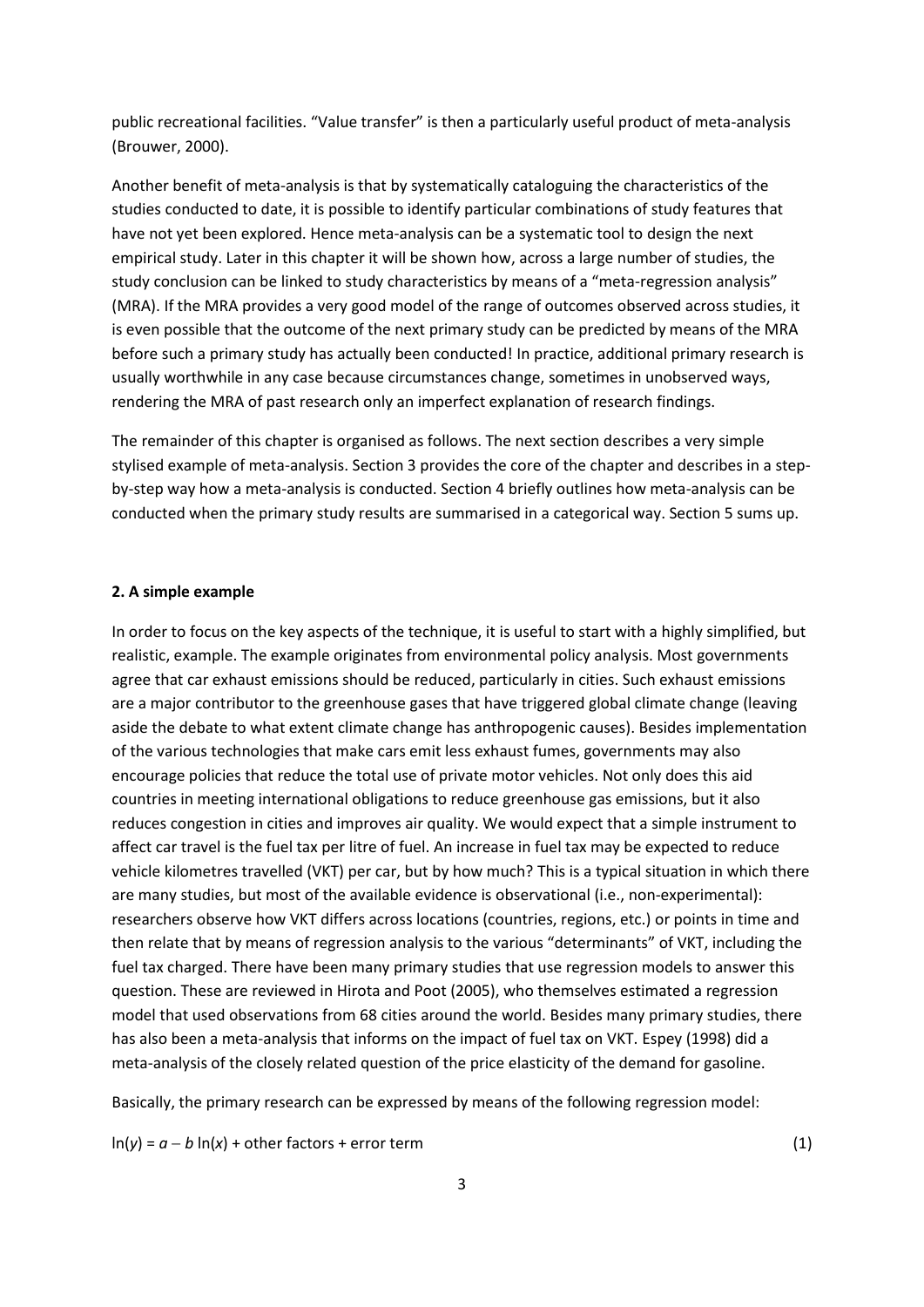in which ln(*y*) is the natural logarithm of VKT, ln(*x*) is the natural logarithm of the fuel tax per litre of fuel, *a* is a constant and *b* is the parameter of interest. Because of the use of logarithms, *b* can be interpreted as follows: a 1% increase in the fuel tax (for example in cents per litre) would decrease VKT by *b*%. Once data have been collected on *y* and *x*, the parameters *a* and *b* can be estimated by regression methods, such as Ordinary Least Squares (OLS).

Now assume that three primary studies have been conducted. Study A used a panel of observations from 50 US states observed in 1970, 1980 and 1990. The estimate of *b* is -0.1 with an estimated standard error *se* = 0.067. Hence the *t*-statistic associated with this coefficient (*b/se*) equals -1.5. The study suggests that an increase in fuel tax of 1% lowers VKT by 0.1%, but the coefficient is not statistically significant, not even at the 10% level (the critical value for that is 1.645). Consequently, we cannot reject the hypothesis that an increase in fuel tax has *no* influence on VKT (and therefore  $CO<sub>2</sub>$  emissions) at all.

The second study (B) used 40 annual Australian observations between 1965 and 2005. This study found that *b* equals 0.4 with a standard error of 0.235. Again, *b* is not statistically significant (*t* = 1.7). Finally, Study C uses observations from a cross-section of 68 cities around the world and found a value of  $b = -0.15$  with a standard error of 0.115. Hence  $t = -1.3$ . We conclude that in all three studies we cannot reject the hypothesis that a fuel tax (at the levels observed in practice) has no effect on the average number of kilometres that cars travel per year.

What can we conclude when these three studies are combined in a meta-analysis? Intuitively, we might like to simply take the average of the three elasticities. The average value of *b* across A, B and C is about -0.22. But how reliable is this estimate? Clearly, it makes sense to give more weight to the primary study estimates that have greater precision (smaller standard errors). Statistical theory shows that a weighted average of primary study estimates that uses weights proportional to the inverses of the true variances of the individual estimates has the lowest variance among all linear weighting schemes (e.g. Shadish and Haddock, 1994, p. 265).

When combining regression coefficients from different studies, the simplest assumption that can be made is that there is one "true" value of the parameter of interest and that all studies provide estimates of this parameter. In the literature, this is referred to as the fixed effects (FE) model. Formally, when there are *K* studies we observe the estimates  $b_1$ ,  $b_2$ , ...,  $b_K$  of the parameters  $\beta_1$ ,  $\beta_2$ ,  $...$ ,  $\beta_K$ . In meta-analysis, each estimate is commonly referred to as an "effect size". These effect sizes have estimated variances  $v_1$ ,  $v_2$ , ...,  $v_K$ . Under the FE model we assume  $\beta_1 = \beta_2 = ... = \beta_K = \beta$ , a common effect. Then the weighted average effect size of the *K* studies is calculated as

$$
\overline{b}_{FE} = \sum_{i=1}^{K} w_i b_i \tag{2}
$$

in which the *w<sup>i</sup>* are weights with  $\sum_{i=1}$  $=\frac{1}{K}$  $\frac{1}{i=1}$  /  $\frac{V_i}{i}$  $v_i = \frac{V_i}{K}$ *v*  $w_i = \frac{7v}{\kappa}$ 1 1 1 and therefore  $\sum w_i = 1$  $\sum_{i=1}^{\infty} w_i =$ *K i*  $w_i = 1$ . The weighted average

effect size  $b_{\scriptscriptstyle FE}$  has estimated variance  $\bar{v}_{\scriptscriptstyle FE}$  , with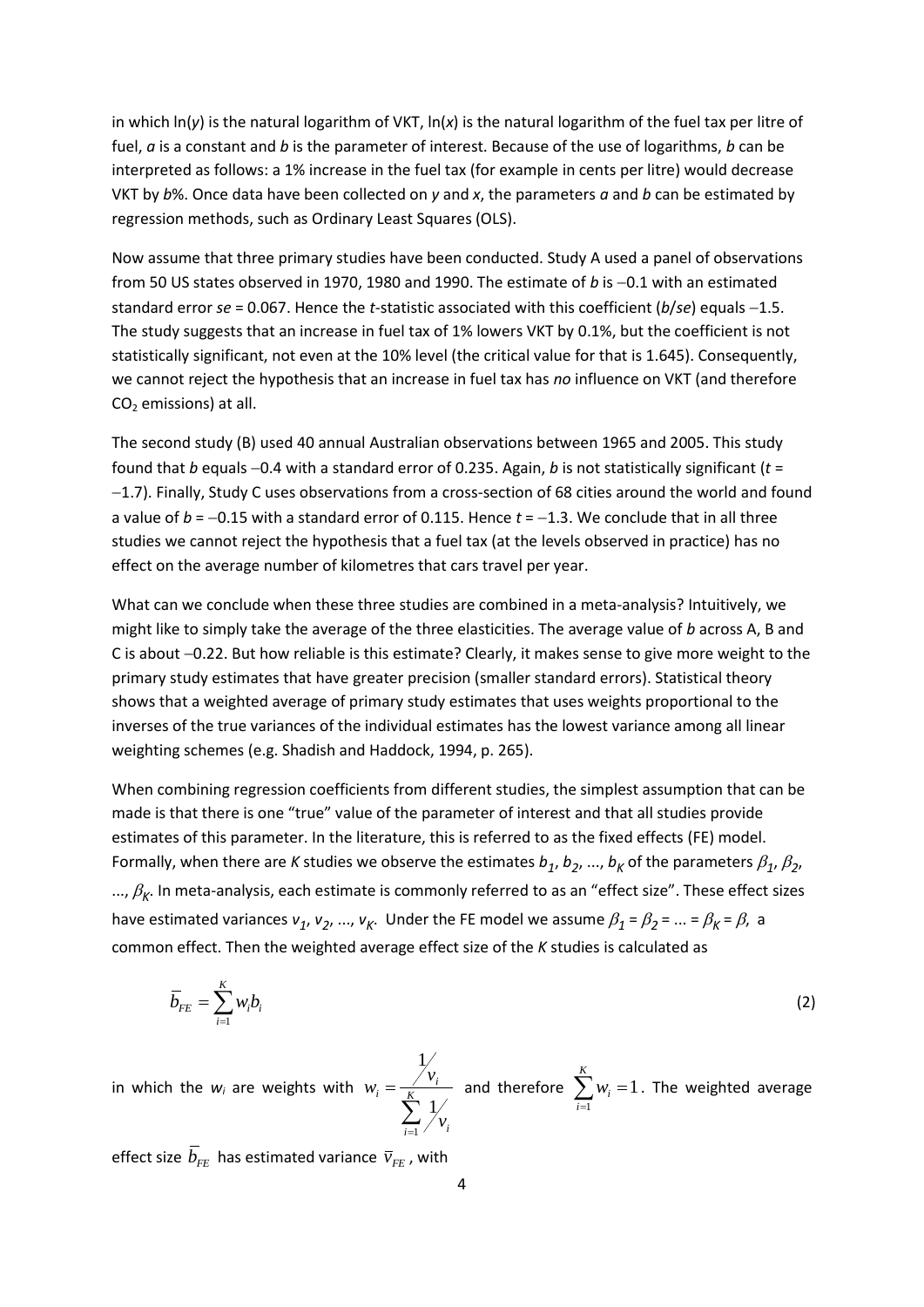$$
\overline{v}_{FE} = \frac{1}{\sum_{i=1}^{K} 1 / v_i}
$$

The latter can be used to construct a 95 percent confidence interval for the weighted average effect size in the usual way.

Returning to our example, the calculations can be easily carried out by spreadsheet software, such as *Excel*. Much larger and more realistic meta-analyses, which may have hundreds of effect sizes, usually also start with coding the data into a spreadsheet, although the subsequent statistical analysis is often done with specialised software, such as the meta-analysis commands in the statistical software package *Stata* (see Sterne, 2009). Table 1 shows the spreadsheet for our simple example.

#### **Table 1 about here**

Using the numbers reported in Table 1 and the equations above, we see that the weighted metaestimate is 225/318 x -0.1 + 18/318 x -0.4 + 75/318 x -0.15 = -0.129. The standard error is the square root of  $1/318$  which is 0.056. Because the 95% confidence interval  $(-0.129 \pm 1.96 \times 0.056)$ runs from -0.239 to -0.019 and no longer includes zero, we can conclude that the meta-estimate is now statistically significant, even though the individual studies were not! This is of course just due to the chosen numbers. It is easy to calculate that if just the estimate from study A was changed from  $-0.1$  to  $-0.02$ , and everything else remained the same, the 95% confidence interval for the FE metaestimate would run from -0.049 to 0.003 and the combined effect would therefore be statistically insignificant, just like the individual studies.

Based on the original numbers we conclude that a 10% increase in the fuel tax is likely to reduce vehicle kilometres travelled VKT by 1.29%. Visually, the statistical significance of the FE metaestimate is reinforced by Figure 1, in which the 95% confidence interval for the regression coefficient *b* crosses the horizontal axis for each of the three studies, but not for the meta-estimate.

### **Figure 1 about here**

There is a big caveat with the meta-analysis described so far: the estimated *b* coefficients are assumed to have been drawn from the *same* distribution. In reality, this is highly unlikely. The other factors in equation (1) are likely to be quite different across studies. From econometric theory we know that the simplest assumption in regression models is that the data in a particular study have been generated by the matrix equation  $y = X \beta + \varepsilon$ , with y a vector of observations on the dependent variable. The matrix **X** now contains all the variables that matter in the particular primary study. The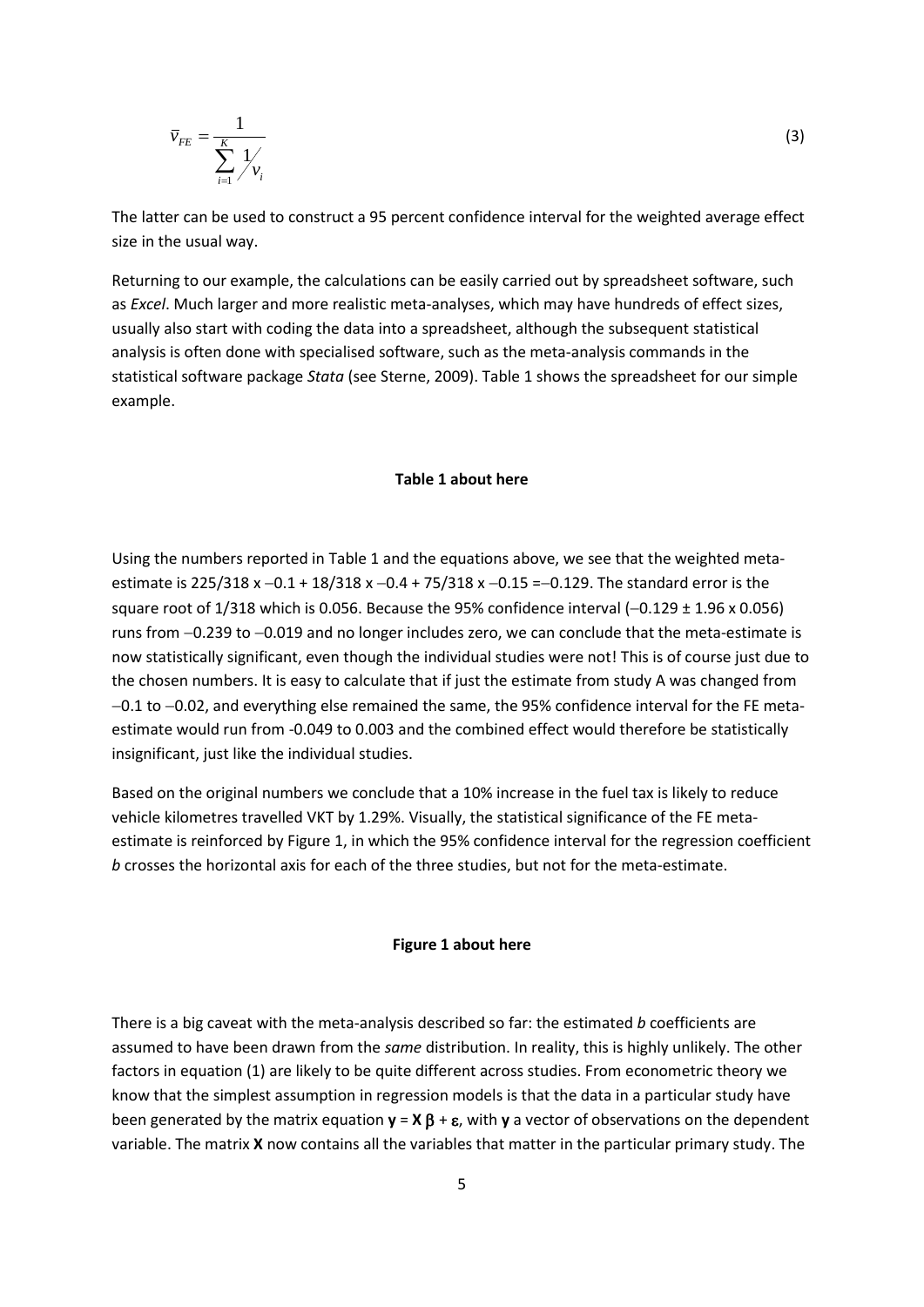vector  $\beta$  represents the coefficients of these variables and  $\varepsilon$  is a vector of identically and independently normally distributed errors with mean 0 and variance  $\sigma^2$ . In that case, the researcher should estimate  $\beta$  by OLS:  $\hat{\mathbf{b}} = (\mathbf{X}'\mathbf{X})^{\text{-1}}\mathbf{X}'\mathbf{y}$ , which is normally distributed with mean  $\beta$  and covariance matrix  $\sigma^2$ (**X'X**)<sup>-1</sup>. So even in the simplest case where  $\beta$  is the same for each study but the data differ between studies, the estimated effect would have a different variance in each study, which depends on the covariates. This is referred to as *heteroscedasticity* among the pooled estimates. Moreover, when **X** and **y** are very different across studies, it is plausible that the true parameter vector  $\beta$  varies across studies too. This is referred to as *heterogeneity*. Moreover, it may well be that some researchers estimated the "wrong" model, that is a model that is not the correct representation of the underlying data generating process. This is referred to as *misspecification*, which can make the estimated **b** biased (when relevant variables have been omitted) or inefficient (when irrelevant variables have been added); see for example Gujarati and Porter (2009). Naturally, specification errors will have an impact on pooled estimates such as the FE meta-estimate. Finally, the metaanalyst may not actually observe all studies that have been conducted, but only the ones that provide strong evidence for the issue under consideration. This is referred to as *publication bias*. It is clear that in the case of heteroscedasticity, heterogeneity, misspecification bias and publication bias, the procedure we carried out for the simple example is not statistically appropriate. Most researchers estimate in this more realistic, but complex, case a meta-regression model in which estimates from various studies are explained by a range of study characteristics. The appropriate specification of the model for MRA is still subject to some debate (see e.g. Becker and Wu, 2007; Koetse et al. 2010). We will return to MRA in the next section.

To sum up the discussion to this point: a meta-analysis "pools" results where you can't "pool" the data. The meta-estimate tends to be a weighted average of the estimates from primary studies. It gives more weight to more precise estimates. In some cases, as in the example, the metaanalysis may be conclusive when the individual studies are not. The approach used here assumes that the meaning of *b* is the same in all studies (that is satisfied in the example, where each *b* is an elasticity) and that there is one "true" value of *b* around the world. However, the estimates are derived in the social sciences from observational data and unlikely to come from controlled experiments such as randomized trials. This necessitates checking for "moderator variables" (study characteristics that may affect the statistical results). The next section discusses the process of meta- (regression) analysis on a step-by-step basis.

## **3. Meta-analysis in 10 "easy" steps**

To keep this chapter of reasonable length, much detail must be omitted, but there are already many excellent detailed descriptions of how to do meta-analysis, such as in the references in the introductory section. The procedure is summarised in Table 2 in 10 steps. Step 1 of meta-analysis consists of the collection of large and representative sample of all empirical studies on a particular topic. Each study must report a quantitative analysis of "real world" data. Studies are nowadays easily found with search engines such as *EBSCO Host*, *Google Scholar*, *EconLit*, *RePEc*, etc. An alternative method is to use the so-called snowballing procedure: start with a few most commonly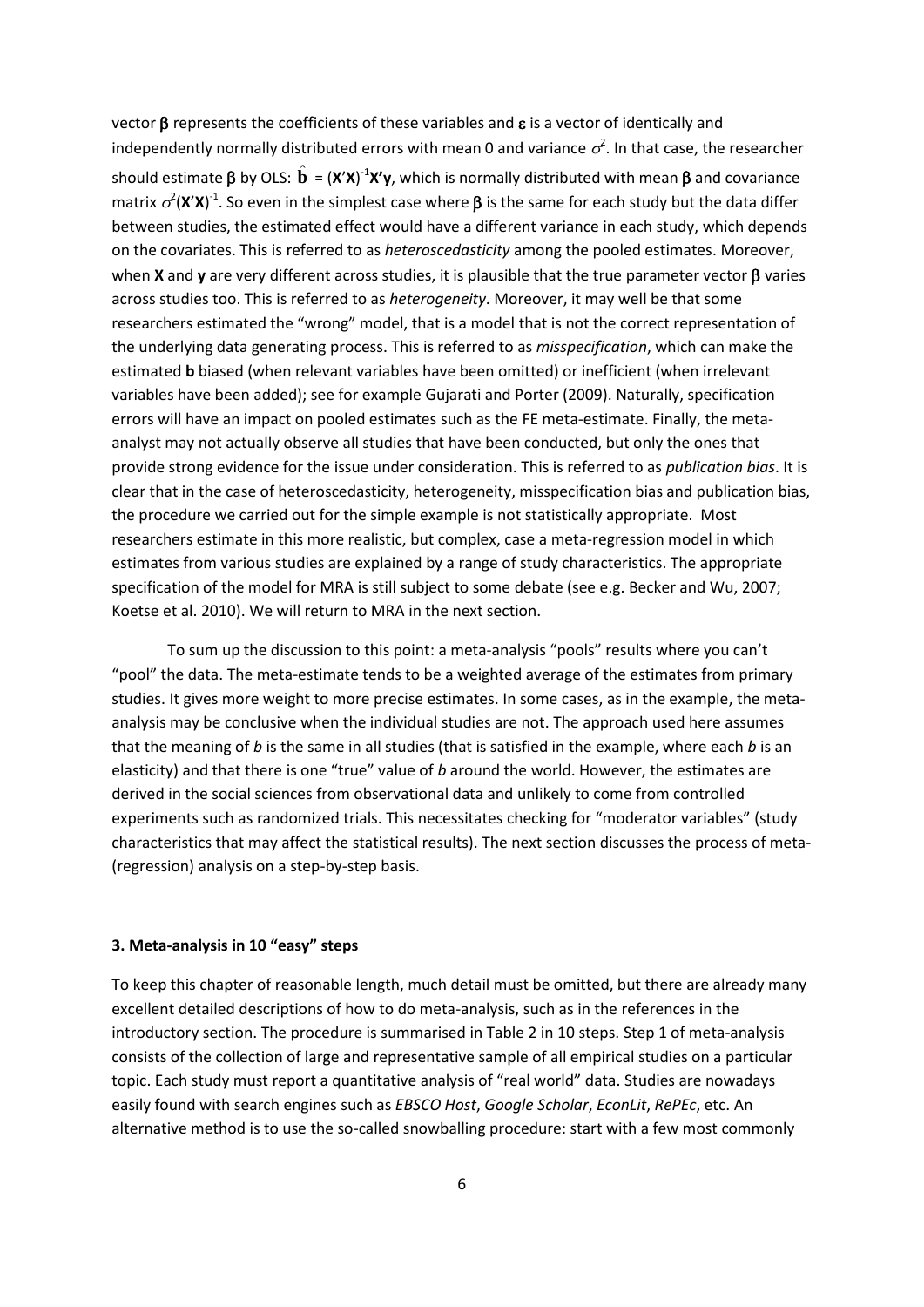cited studies, then check the references of each of these studies for additional articles of interest, and so on.

#### **Table 2 about here**

Step 2 is to choose an effect size that can be observed in each study: a parameter estimate, *t* statistic, correlation coefficient, etc. Of course, parameter estimates can vary with units of measurement. Hence, unit free measurement such as elasticities or beta coefficients (regression coefficient times the standard deviation of the independent variable divided by the standard deviation of the dependent variable) are preferred. If such unit free measurement is not possible, or if the variables of interest are defined rather differently across studies, meta-analysts can simply use the *t* statistics linked to the variable of interest in the primary study and convert *t* statistics into partial correlation coefficients

$$
r_i = \frac{t_i}{\sqrt{t_i^2 + N_i - K_i}} \text{ with } \text{var } r_i = \frac{\left(1 - r_i^2\right)^2}{N_i - 2} \tag{4}
$$

in which  $t_i$  is the *t* statistic of the coefficient of interest in the  $i^{\text{th}}$  study,  $N_i$  the number of observations in study *i* and *K<sup>i</sup>* the total number of explanatory variables in study *i*. An alternative is Fisher's *Z* value derived from this partial correlation coefficient:

$$
Z_i = 0.5 \times \ln\left[\frac{1 + r_i}{1 - r_i}\right] \text{ with } \text{var } Z_i = \frac{1}{N_i - 3} \tag{5}
$$

Sometimes meta-analysts simply summarise the results of a study in terms of a categorical variable: a study may conclude that the effect is statistically significant and negative, or statistically insignificant, or statistically significant and positive (see de Groot *et al.* 2009 and Card et al. 2010 for recent examples). Like the regression coefficients themselves, the pooling of measures of statistical significance will also be affected by the covariates of the primary studies. In practice, this is taken into account by incorporating many distinguishing features of the primary studies in the MRA. If a primary study estimated a "wrong" model (by omitting relevant variables or including irrelevant ones), that naturally also affects the statistical inference when pooling the effect sizes (Keef and Roberts, 2004). Again, this problem is in practice addressed by specification and estimation in MRA.

Step 3 of meta-analysis consists of entering the effect sizes and relevant study characteristics into a spreadsheet. This coding of study information is the most time consuming task of meta-analysis. In advance it is not always clear which study characteristics matter and whether this information is available for all collected studies. This implies that the coding is often an iterative process. This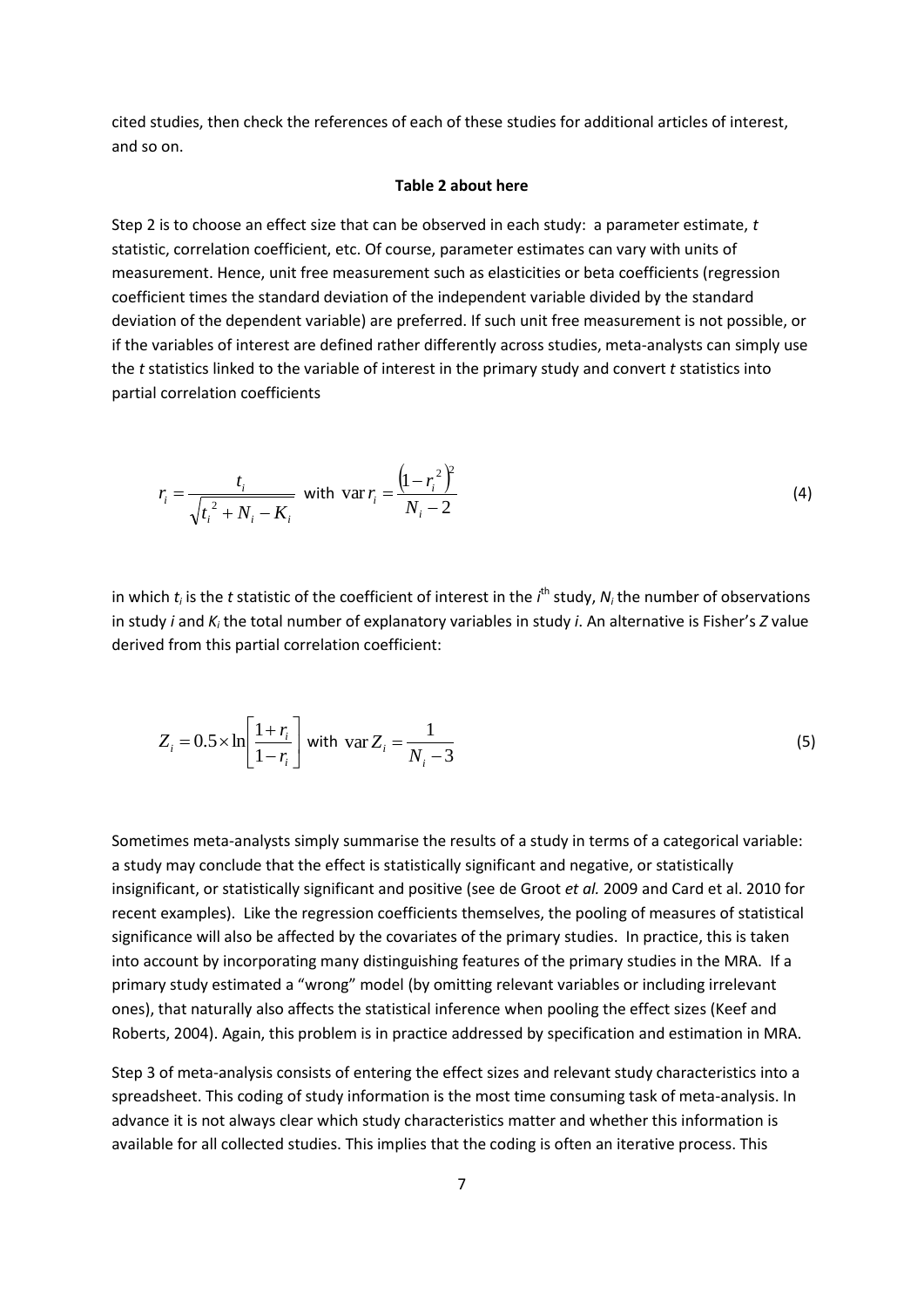process should not be purely data driven, but also be strongly guided by theory. The meta-analyst should have a good understanding of the field and what kind of variables and issues are likely to affect the causal relationship he or she is interested in. Because there are sometimes also differences in opinion about interpretation of information from any given study, the coding will be ideally checked by one or more co-authors of the meta-analysis.

Another issue in Step 3 is that each individual study often reports many estimates. In that case, one could either just select the estimate preferred by the author(s), or code all estimates. Because the range of estimates that result from a sensitivity analysis within each study is usually informative about the robustness of the findings, it is preferable to include as many estimates as possible. Nonetheless, it is clear that pooling several estimates from a particular study will have different statistical implications than pooling estimates across studies. This is taken into account in more advanced MRA techniques.

Several of the study characteristics to be coded are numbers: the number of observations used in the primary study, the final year of the data, the number of geographical units, etc. Other study characteristics are qualitative variables with various levels. For example, some researchers may use cross-sectional data, while others use time-series data. Alternatively, such data could have been combined in the form of a panel (pooled cross-section time-series data). Qualitative information is recorded by means of dummy variables. For example, a dummy variable "*ts*" could be assigned the value 1 when an effect size was obtained by time-series analysis and the value 0 otherwise.

The fourth step consists of an exploratory and descriptive analysis of the coded information. This can be done in spreadsheet programs like *Excel* or in statistical software such as *SPSS* and *Stata*. One of the simplest statistics that can be calculated is the percentage of effect sizes that confirms the stated hypothesis. This procedure is referred to as "vote counting". This percentage can be calculated for different groups of studies and the results presented in tabular form. It has been shown that vote counting on its own is best seen as just a purely descriptive device, although it is possible to use certain regression models, such as the ordered probit model, to explain in what circumstances a primary study is likely to yield a statistically significant result. This will be elaborated in the next section.

One of the common criticisms of meta-analysis is that studies are often so different that we are "comparing apples and pears": there is not a single underlying "true" parameter. This is formally tested in Step 5 of meta-analysis by the *homogeneity* test. A test of the hypothesis that studies do in fact share a common true effect size uses the following homogeneity statistic:

$$
Q = \sum_{i=1}^{K} \left[ \left( b_i - \overline{b}_{FE} \right)^2 / \left( v_i \right) \right] \tag{6}
$$

If *Q* exceeds the upper-tail critical value of the chi-square distribution with *K*-1 degrees of freedom, the observed variance in effect sizes is considerably greater than what we would expect by chance if all studies shared the same "true" effect size. It can be easily checked that in the example of the previous section, *Q* = 1.549, which should be compared with the 5% significance critical value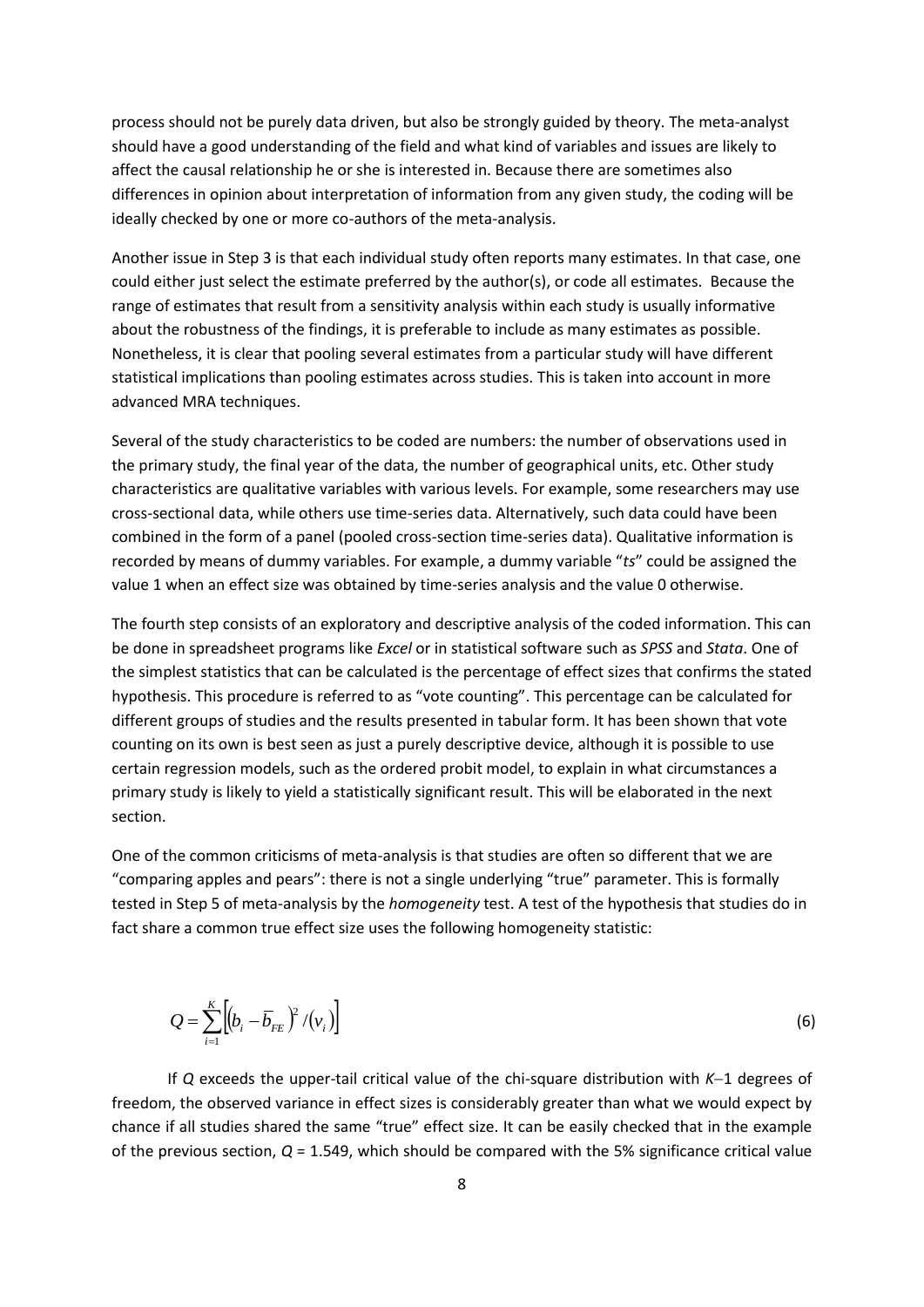of the chi-square distribution with 2 degrees of freedom, which is 5.991. We can therefore accept the hypothesis that the three studies in the example were sufficiently similar for the sample of studies to be considered statistically homogeneous and the FE estimate appropriate. When withinstudy sample sizes are large (and estimated variances of the effect sizes small), homogeneity is likely to be rejected even when the individual effect sizes do not differ much. Moreover, homogeneity is also likely to be rejected we have a large sample of non-experimental primary studies in the data set of effect sizes. The best way to account for heterogeneity is then to use regression techniques (see Step 7 below).

An intermediate approach, between the FE approach and the regression approach, is to assume that the underlying parameter differs between studies, but is drawn randomly for each study from a particular distribution. This is referred to in the literature as the random effects (RE) model. In this case, the "true" elasticity  $\beta_i$  of study *i* is assumed to be distributed with mean  $\beta$  and variance  $v_i^* = \sigma_\beta^2 + v_i$ , where  $\sigma_\beta^2$  represents the between-studies variance and  $v_i$  represents the within-study variance. It can be shown (e.g., Shadish and Haddock 1994, p.274) that an unbiased estimate of  $\sigma_{\beta}^2$  is given by

$$
\hat{\sigma}_{\beta}^{2} = \left[\sum_{i=1}^{K} b_{i}^{2} - \left(\sum_{i=1}^{K} b_{i}\right)^{2} / K\right] / (K - 1) - \left(\frac{1}{K}\right)\sum_{i=1}^{K} v_{i}
$$
\n(7)

and estimates of  $v_i^*$  $v_i^*$  are therefore calculated as  $v_i^* = \hat{\sigma}_{\beta}^2 + v_i$ . The weighted mean elasticity and its estimated variance can then be computed by replacing  $v_i$  by  $v_i^*$  $v_i^*$  in equations (2) and (3). Hence the weighted average effect size of the *K* studies is calculated as

$$
\overline{b}_{RE} = \sum_{i=1}^{K} w_i^* b_i \tag{8}
$$

in which  $w_i^*$  are weights with  $\sum_{i=1}^{\infty}$  $=\frac{1}{K}$  $i=1$  /  $V_i$  $i_i^* = \frac{\gamma}{K}$ *v*  $w_i^* = \frac{\sqrt{v}}{r}$ 1 \* \*  $\bigvee^*$ 1 1 and therefore  $\sum w_i^* = 1$  $\sum_{i=1}^{\infty}w_i^* =$ *K i*  $w_i^* = 1$ . The weighted average effect

size  $b_{\textit{RE}}$  has estimated variance  $\bar{v}_{\textit{RE}}$ , with

$$
\overline{\nu}_{RE} = \frac{1}{\sum_{i=1}^{K} \frac{1}{\nu_i}},\tag{9}
$$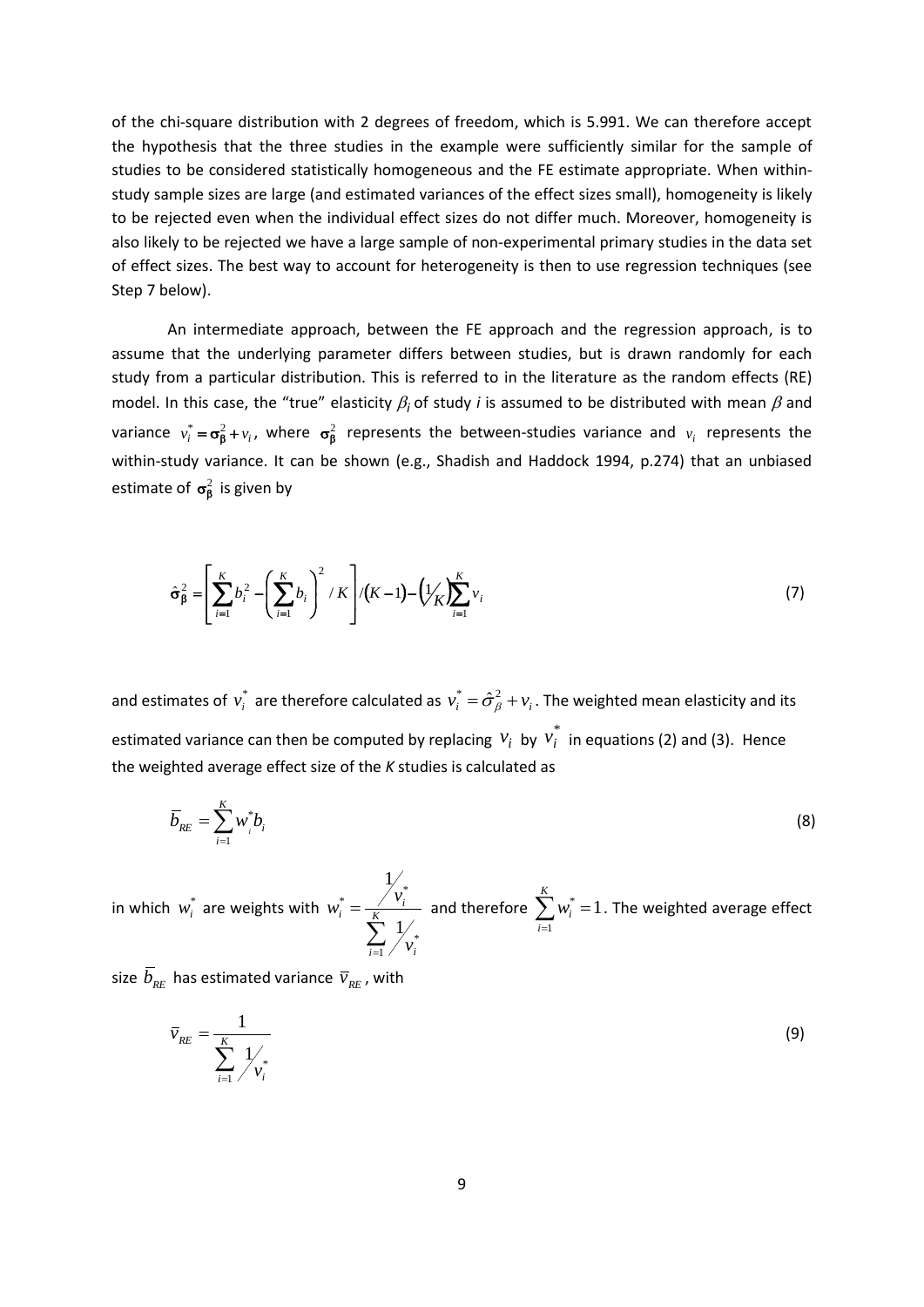After calculating the new variances, exactly the same calculations can be done as in the example in Table 1. The reader can check that in that simple example  $\hat{\sigma}_{\beta}^2$  = 0.00146 . The RE meta-estimate is  $-0.134$ , with a 95% confidence interval running from  $-0.257$  to  $-0.011$ . The RE meta-estimate tends to be closer to the ordinary mean of the individual effect sizes than the FE meta-estimate. Moreover, the confidence interval based on the RE meta-estimate is wider than that of the FE meta-estimate.

While in the simple example discussed in this chapter, the *Q* statistic suggested that the three studies are homogeneous, in many applications in the social sciences this hypothesis will be rejected. In that case, the meta-analyst needs to find so-called *moderator* variables that can explain the "excess variation" in study outcomes by means of a regression model. This is Step 6 of the metaanalysis. Such moderator variables must be carefully chosen because we can get a biased explanation of differences in study outcomes when, in the regression analysis, omitted study characteristics that do matter are correlated with the included study characteristics. This omitted variables bias can be reduced by taking into account as many study characteristics as are theoretically plausible. On the other hand, a strong correlation among some of the moderator variables themselves leads to the well-known problem of *multicollinearity* in regression analysis and this should be avoided.

Step 7 of meta-analysis consists of running a meta-regression analysis (MRA) in which the effect sizes are explained in terms of the moderator variables. Again let's assume that there are *K* studies and we observe the effect sizes  $b_1$ ,  $b_2$ , ...,  $b_K$  that correspond to the "true" parameters  $\beta_1$ ,  $\beta_2$ , ...,  $\beta_K$ . These effect sizes have estimated variances *v<sup>1</sup>* , *v<sup>2</sup>* , ..., *v<sup>K</sup>* . Now we assume that there are *P* known moderator variables  $M_1$ ,  $M_2$ , ..., $M_P$  that are related to the effect sizes via a linear model as follows:

$$
b_i = \beta_i + \eta_i = \gamma_0 + \gamma_1 M_{i1} + \gamma_2 M_{i2} + \dots + \gamma_p M_{ip} + \eta_i
$$
\n(10)

in which  $M_{ij}$  is the value of the *j*th moderator variable associated with effect size *i* and the  $\eta_i$  is the disturbance term. Because the effect sizes are heteroscedastic, this regression model should not be estimated by OLS. The simplest estimator to use is the Weighted Least Squares (WLS) estimator, which is included in all statistical software packages. The weights variable that is specified in the software command is the vector of reciprocals of the variances of the primary study estimates (1/*vi*). In this case, WLS is equivalent to running OLS on transformed data in which each row of primary study data is divided by the standard error of the effect size  $\sqrt{v_i}$  (see, e.g. Gujarati and Porter, 2009). However, standard regression packages do not estimate the standard errors of the regression coefficients of the moderator variables in the MRA correctly. A correction can be made (see e.g. Hedges 1994, p.296). Alternatively, specialised software for meta-regression analysis can be used. For example, it may be argued that "best practice" meta-regression model in the absence of publication bias is the combination of (10) with the RE model of equations (7) to (9) (see Harbord and Higgins, 2008). This model, sometimes referred to as the Mixed Effects (ME) model can be estimated by the command *metareg* in *Stata* (see Sterne, 2009). Nonetheless, Koetse et al. (2010) demonstrate that in certain situations that are common in non-experimental social sciences, WLS may be preferred (which can be estimated with the command *vwls* in *Stata*), but they also note that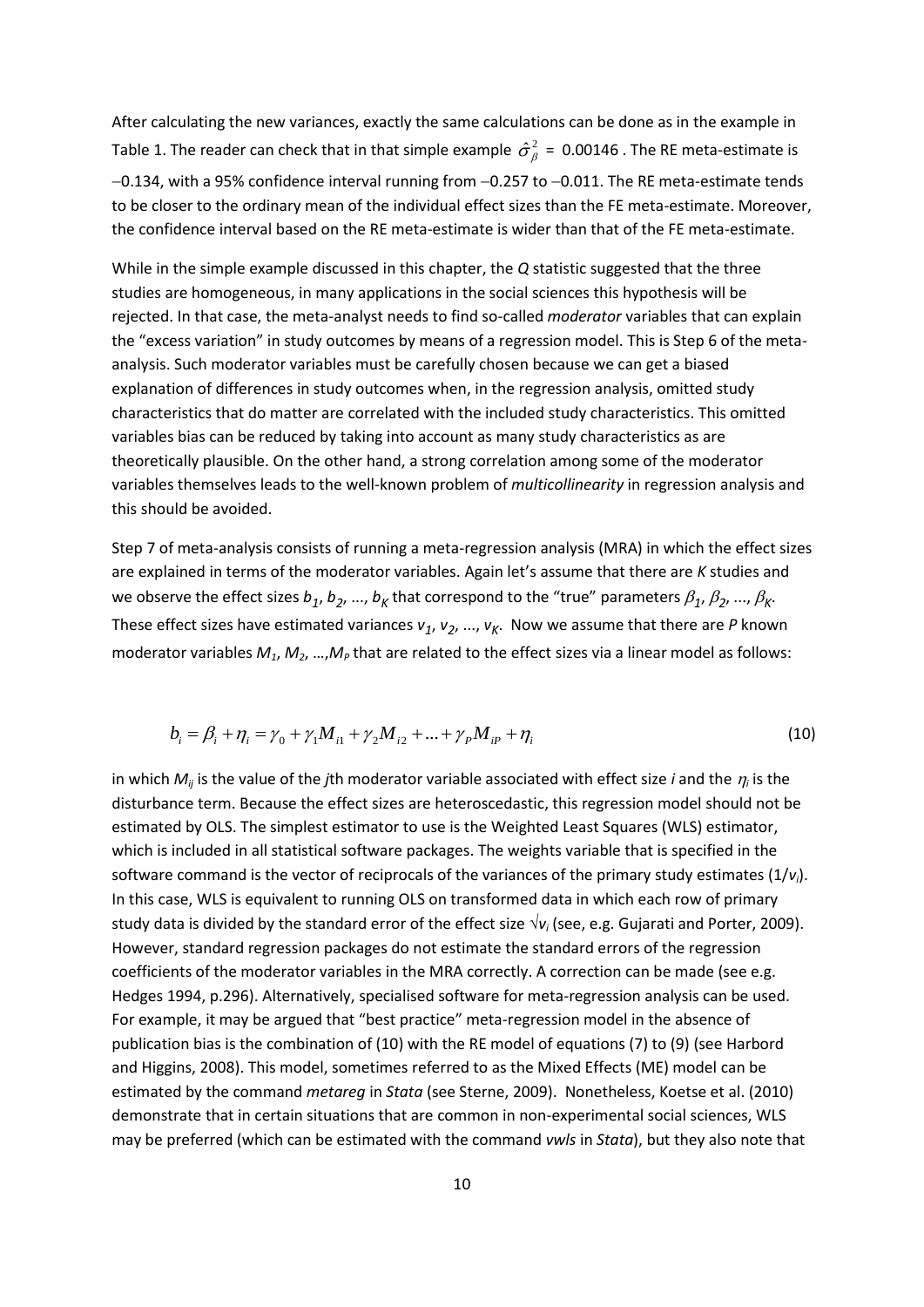for large samples both methods perform well. Consequently, it pays to collect as many effect sizes as possible before doing a MRA.

When using the WLS or ME meta-regression models, the weights variable 1/*v<sup>i</sup>* may be adjusted for two reasons. One is that if some primary studies only report one estimate, while others report many estimates, the studies reporting many estimates may get too much weight in the MRA. The simplest solution to that is to multiply 1/*v<sup>i</sup>* by 1/*k* where *k* is the number of effect sizes that come from the study that included observation *i*. In practice, it pays to also experiment with multiplying 1/*v<sup>i</sup>* by 1/*m* where  $1 \le m \le k$ . A second reason for adjusting the weights variable 1/ $v_i$  is variation in the quality of the estimates. In that case, we can multiply 1/*v<sup>i</sup>* by *q*, where *q* is a "score" of quality, such as the impact factor of the journal in which the result was published. As this is rather arbitrary, an alternative approach to account for quality is to introduce dummy variables among the moderator variables that represent particular types of outlets (top journal, average journal, working paper, etc.). In that way, we can test whether top quality journals generate on average larger or smaller effect sizes.

In Step 8 of meta-analysis, we test for publication bias and correct for it if it has been found to affect the available data. As noted earlier, publication bias can arise if studies that are convincing are more likely to be published than studies in which the estimated coefficient of interest turned out to be statistically insignificant. In our simple example, each of the three studies A, B and C found a statistically insignificant effect. It may have been hard to get such studies published in good journals because editors and referees prefer studies that confirm the hypothesis that such studies set out to test. If a researcher gets an inconclusive result, he or she may not even bother submitting it to a journal and, instead, simply file the draft paper away. This explains why publication bias is also referred to as "file drawer bias". To avoid file drawer bias, the meta-analyst should include unpublished working papers in the sample of studies. These are now often downloadable, but it is sometimes useful to write to researchers who have worked on a particular topic to ask them if there are any estimates that have not been made public but that can be released for the meta-analysis.

A very popular procedure to test for publication bias is the so-called funnel plot, which is a simple scatter diagram in which the reciprocal of the estimated standard error (i.e.,  $1/\sqrt{v_i}$ ), is plotted on the vertical axis and the corresponding effect size on the horizontal axis. The former is usually referred to as the *precision* of the effect size. A detailed discussion can be found in Stanley and Doucouliagos (2010). Figure 2 displays an example from Nijkamp and Poot (2005). The effect sizes in Figure 2 refer to the so-called *wage curve*: the elasticity of the relationship between the wages individuals receive and the unemployment rate in their local labour market. The FE meta-estimate for this dataset is about -0.06. This can be interpreted to say that a 10% increase in the unemployment rate (from, say, 5% to 5.5% of the labour force) would lower wages by about 0.6%. Blanchflower and Oswald (1994) thought that there would be, roughly, one "true" universal underlying elasticity that should apply to all studies around the world and they estimated this elasticity to be about -0.1. In fact, the simple average of the effect sizes depicted in Figure 2 is indeed -0.1, but it was noted in Section 2 that the FE estimate is statistically preferred to the ordinary average. In any case, if there was a true underlying value common to all studies, then the funnel plot should be symmetric around that value and look like a funnel because the most precise estimates (usually the ones from primary studies with many observations) would cluster closely to the "true" value. However, the funnel plot from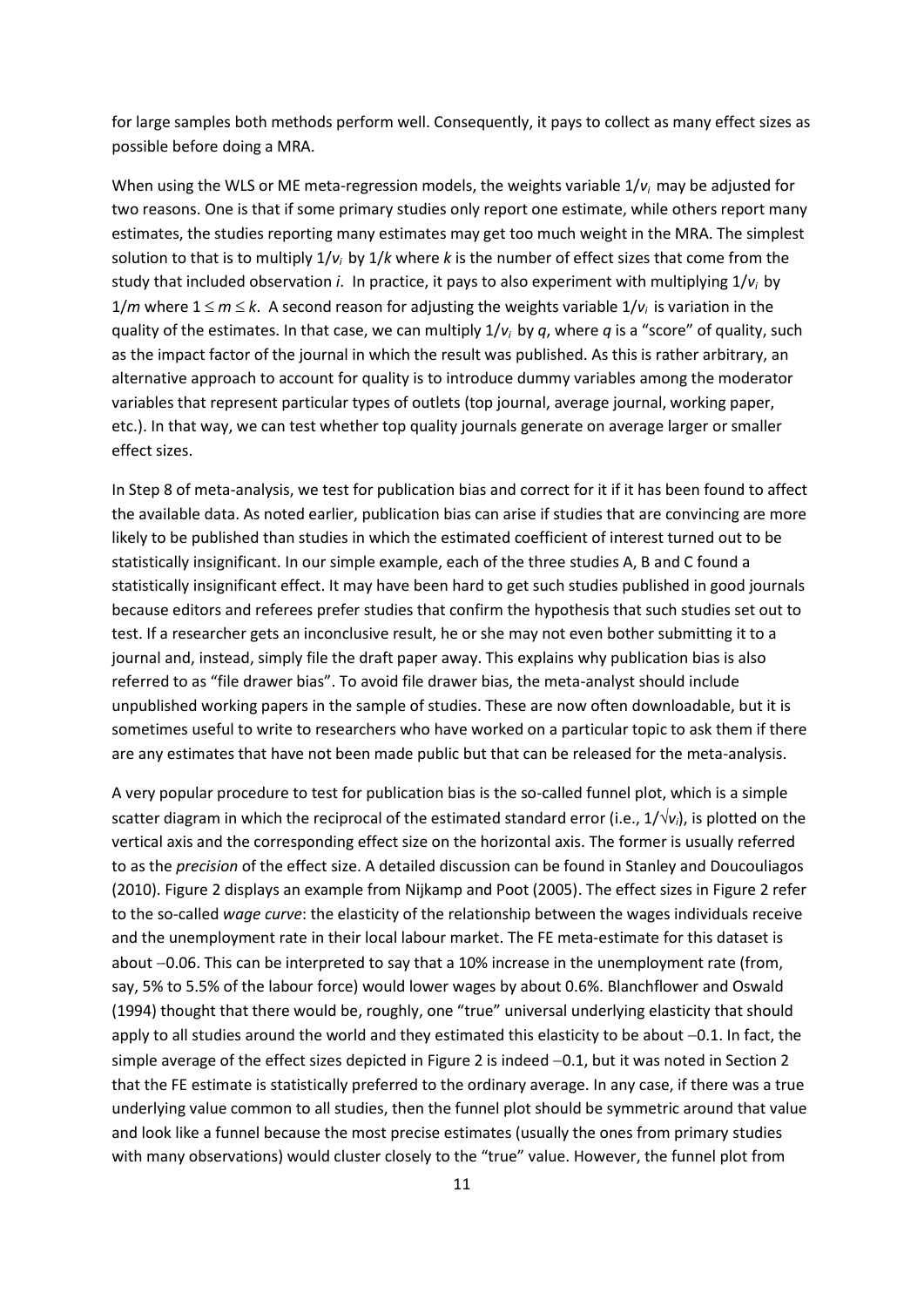the wage curve literature shows some bias: there are very few primary studies that show positive values even when the precision is low (i.e., small values of  $1/\sqrt{v_i}$ ). Researchers who found such positive elasticities may have discarded their computer output because they thought that their results were "odd" and not publishable given that after the publication of Blanchflower and Oswald (1994) researchers started to expect an estimate of around  $-0.1$ .

## **Figure 2 about here**

However, while publication bias will lead to an asymmetric funnel plot, funnel plots can also be asymmetric when there is no publication bias. For example, if there is substantial heterogeneity then there is not just one "true effect" but several and only the funnel plots of homogeneous sub-samples of effect sizes would look symmetric, not a funnel plot that plots all points together. In the presence of heterogeneity, it is possible to check for publication bias after an MRA has been conducted. In that case the funnel plot would be a plot of precision of the primary study estimates against the *residuals* of the meta-regression model. This funnel plot should be roughly symmetric around the vertical axis.

Besides the funnel plot, there are various other ways to detect publication bias. One simple idea is that, in primary data analysis, researchers often run a range of regression models and only report those specifications in which the estimated coefficient of the variable of interest has a *t*-statistic larger than the "magic number" 1.96, or roughly 2 (which would imply that the chance – usually referred to as the *p* value – that the specific results are obtained while the true parameter is zero, is less than 0.05). On the other hand, researchers do sometimes obtain *t* statistics that are smaller than 2 even though there is a true effect. There is likely to be publication bias when the sample of effect sizes will contain relatively few *t* statistics that are less than 2. By definition, the *t* statistic is the estimated coefficient divided by its standard error. If these bunch around 2, the reported effect sizes will be proportional to the corresponding estimated standard errors. If the primary studies were obtained from the *same* data generating process, the estimated effect sizes *b<sup>i</sup>* and their estimated standard errors  $\forall v_i$  should be uncorrelated. Formally, publication bias arises when  $\delta \neq 0$  in the equation  $b_i = \beta + \delta \sqrt{v_i + \varepsilon_i}$ , with  $\beta$  the true effect as before and  $\varepsilon_i$  an error terms that accounts for the differences between studies (Card and Krueger, 1995). If we divided both sides of this equation by  $\sqrt{v_i}$  we get:

$$
t_i = \beta \left( 1/\sqrt{v_i} \right) + \delta + \xi_i \tag{11}
$$

Stanley (2008) shows that this equation can be estimated by OLS. The estimates can be used to test for publication bias ( $\delta \neq 0$ ) and for the presence of a genuine effect ( $\beta \neq 0$ ) in the usual way. The former test is called the funnel asymmetry test (FAT), the latter the precision effect test (PET).

However, in MRA there will be usually heterogeneity in which  $\beta$  varies across studies due to differences in study characteristics. In that case, the regression model that accounts for publication bias is usually specified as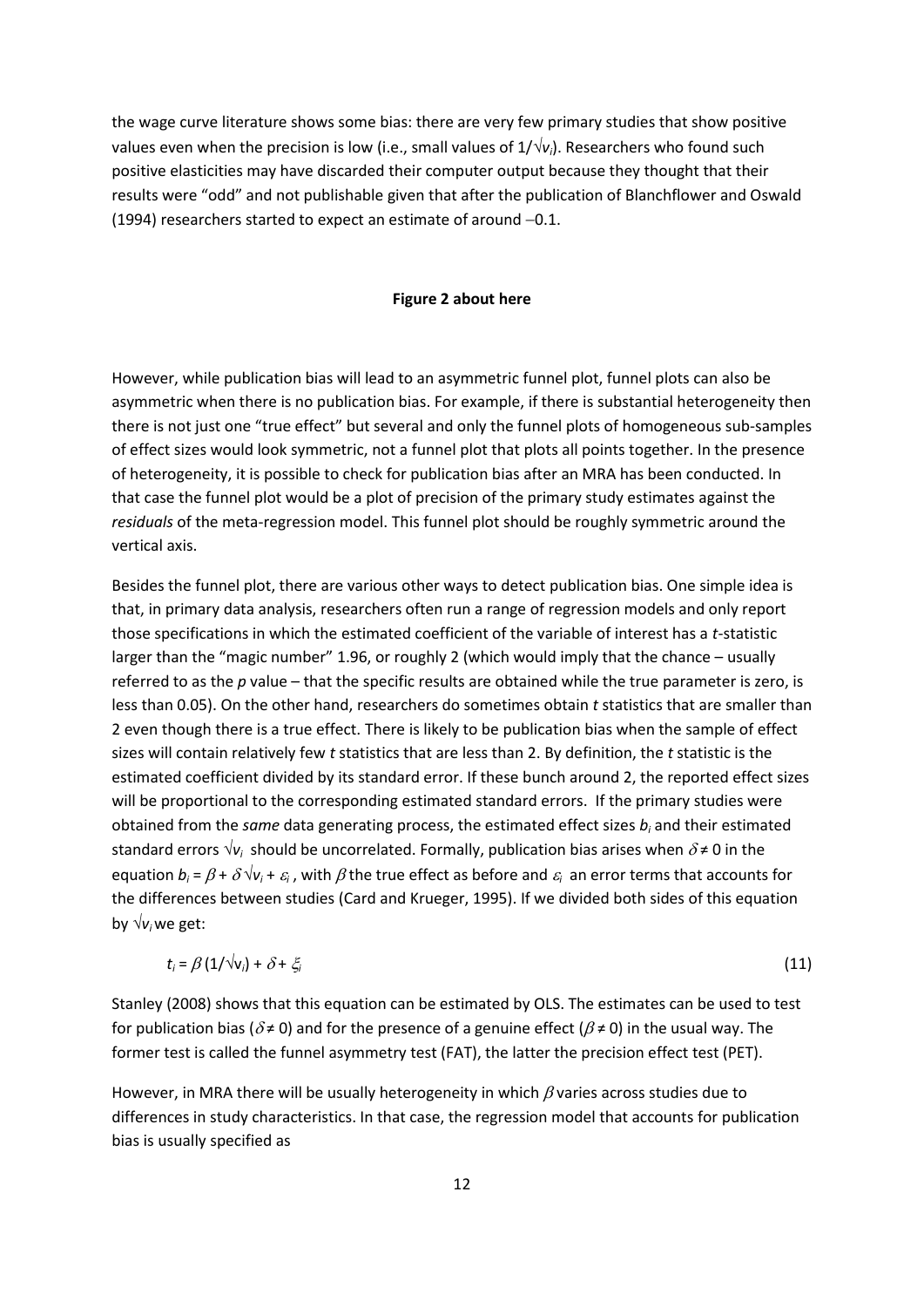$$
b_i = \gamma_0 + \gamma_1 M_{i1} + \gamma_2 M_{i2} + \dots + \gamma_p M_{ip} + \delta(1/\sqrt{v_i}) + \omega_i
$$
\n(12)

This is the same as (10), but now with the "publication bias correction" regressor  $1/\sqrt{v_i}$  added. Feld and Heckemeyer (2011) review various ways to estimate this model.

Another way to deal with publication bias is to model explicitly the phenomenon that researchers are likely to discard regressions with small *t* statistics (which imply high *p* values) and report all regressions with large *t* statistics (small *p* values). Hedges (1992) formulated a statistical model that estimates the probabilities that certain regressions will not be reported. He estimated this model by means of a maximum likelihood method. Combined with MRA, this idea has been applied to a range of topics (see Stanley, 2008), including the wage curve research that coincides with the funnel plot in Figure 2. In MRA, the methodology has not always led to meaningful results, but Nijkamp and Poot (2005) found that, in their MRA of the wage curve literature, the probability that studies with *p* values of less than 0.01 were published could be assumed to be 100%. In contrast, studies with *p* values of between 0.01 and 0.05 were only reported with an estimated 53% chance, while those with *p* values greater than 0.05 were only reported with 29% probability. Taking these results literally, they suggest that almost three quarters of findings from estimating wage curves that had *t* statistics less than about 2 on the coefficient of the unemployment rate, remained unpublished!

Because this method to control for publication bias is not yet included in standard statistical software, readers may prefer to focus on estimating equation (12), for example with the *metareg* command in Stata. One informal way of testing for publication bias is to see if results that have been reported in refereed journal articles are different from those that were reported in unpublished working papers. It could be argued that in today's "publish or perish" research environment in which it is very easy to post results in working paper form on the internet, the likelihood of "file drawer bias" is diminishing. Publication bias can then simply be tested by including in the MRA a dummy variable *pb* that takes the value 1 for an effect size that was published in a refereed journal and 0 otherwise. If the coefficient of *pb* is statistically insignificant (i.e. the hypothesis that *pb*=0 cannot be rejected) we can conclude that there is no publication bias of this specific type (the alternative interpretation is that the quality of the outlet (refereed/working paper) does not matter). Of course, there remains even then still the possibility that some studies, published or unpublished, reported only results that were consistent with the researcher's prior beliefs. In any primary study, the sample of data, the selected variables and the statistical model should be varied to see whether the coefficient of interest in a regression model is robust to such specification choices. This is referred to as *sensitivity analysis*. Although space usually limits the amount of sensitivity analysis that can be reported in any given paper, a fair and frank assessment should be included regarding the robustness of the findings of the primary study. If the findings are not robust, further secondary analysis may be needed at a later stage.

Sensitivity analysis is also sound practice in meta-analysis. This is Step 9. It would consist of varying the sample of effect sizes, the MRA model and the moderator variables. Included in Step 9 would be a re-run of the homogeneity test (6), but now on the residuals of the meta-regression model rather than the effect sizes themselves. Clearly, with appropriately selected moderator variables, the *Q*  statistic on the residuals will become much smaller than on the original effect sizes. In *Stata*, the *metareg* command will actually report the proportion of between-study variance that is explained by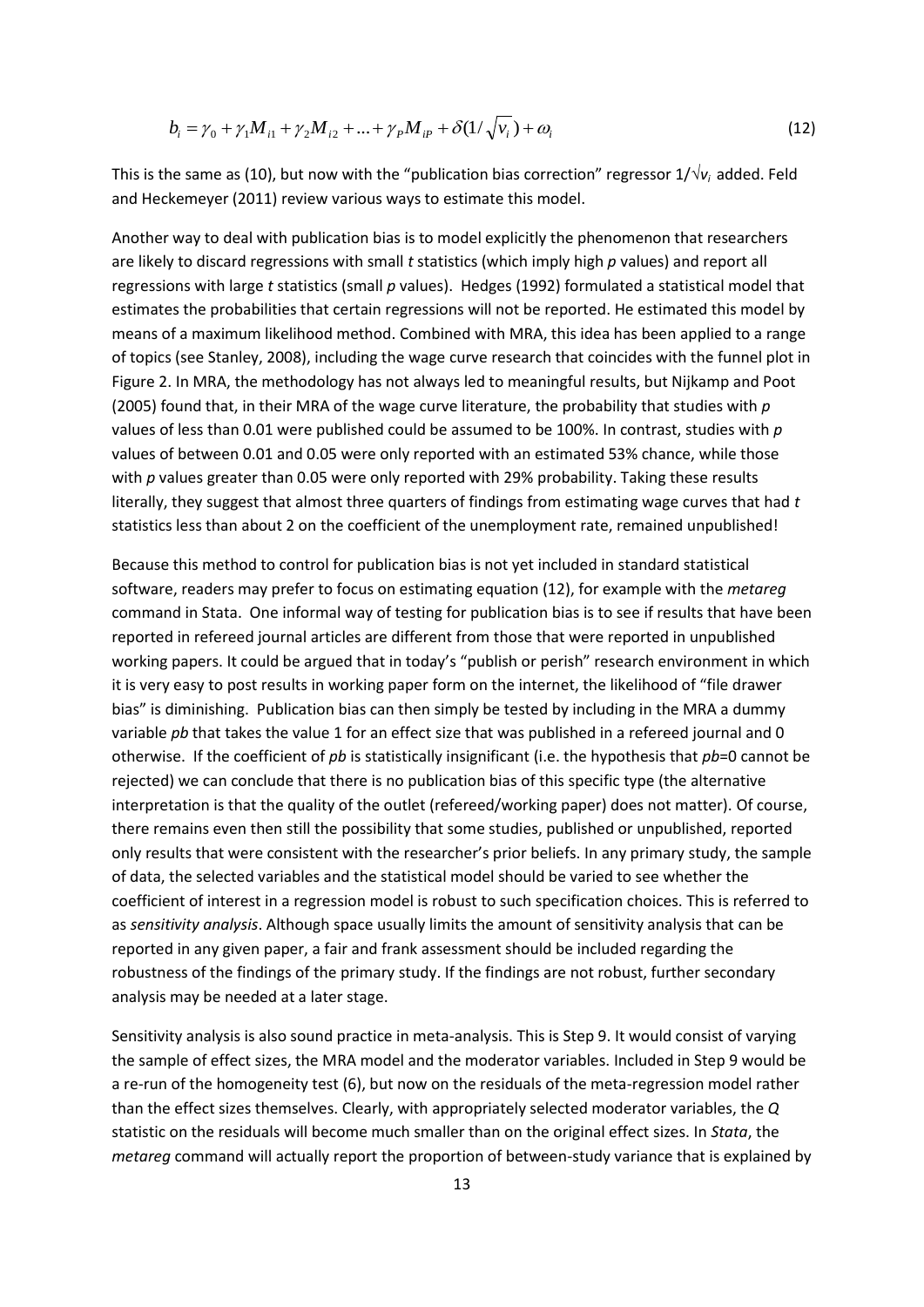the moderator variables. This is equivalent to the (adjusted)  $R^2$  in the ordinary regression model. In sensitivity analysis, a desirable and robust specification would be the MRA with the moderator variables selected such that it has – relative to other specifications with the same sample – a high adjusted  $R^2$ , even when holding some of the meta-observations back.

Writing up a summary of such sensitivity analysis can be included in the final step of meta-analysis, Step 10. In this step, the entire project is written up and submitted for publication. If sensitivity analysis shows that the results are strongly sensitive to specific choices and "strange" results are not found to be due to programming or data errors that can be corrected, then the meta-analyst should resist the temptation to omit such unusual results from the write up. Failing to fully disclose the results from sensitivity analysis may render the meta-analysis just as sensitive to publication bias as the primary studies on which it is based! However, as in primary research, there is usually limited scope to include a detailed discussion of sensitivity analysis in the published paper. Sometimes additional results can be posted on a website.

## **4. Meta-analysis of categorical findings**

In order to obtain a stylised fact on a particular topic in the spatial sciences, for example the extent to which changes in the average house price in a city spill over to house prices in surrounding cities within a 100 km radius, it would be helpful to have the research replicated to different parts of the country or to different time periods, or to different countries. However, pure replication is often looked down upon by researchers in the social or spatial sciences because it would not be considered sufficiently innovative to yield a publication in a highly ranking journal (Hamermesh, 2007). Instead, researchers will aim to introduce new ways to measure the data, new estimation techniques, new specifications, etc. But while such innovative activity is laudable and enhances the stock of knowledge, it complicates meta-analysis through generating extensive heterogeneity, not only in terms of moderator variables and functional forms, but also in the measurement and interpretation of the effect sizes themselves.

In some cases estimates can be made comparable. For example, a Japanese study may show that an increase in the price of a Tokyo to Osaka Shinkansen (bullet train) ticket by 1000 yen reduces daily passenger numbers by 3000, whereas a similar study of the French TGV expresses the relationship in terms of a demand elasticity and finds, for example, an elasticity of  $-0.3$ , i.e. a 1% in the ticket price reduced passenger numbers by 0.3%. If we know the average ticket price in Japan and the average daily number of passengers, the two studies can be made comparable by converting the Japanese finding into an elasticity also. Because elasticities are dimensionless, they are very useful for comparisons across studies.

However, often insufficient information is available to calculate elasticities. Alternatively, the measures used in various studies are conceptually different and cannot be compared at all. For example, in studies of the impact of competition within industries and of diversity among industries on productivity growth of firms, there are various ways in which "competition" and "diversity" can be measured and these measures are not always directly comparable (e.g., de Groot et al. 2009). In that case, there are several ways in which the results of such studies can still be combined in order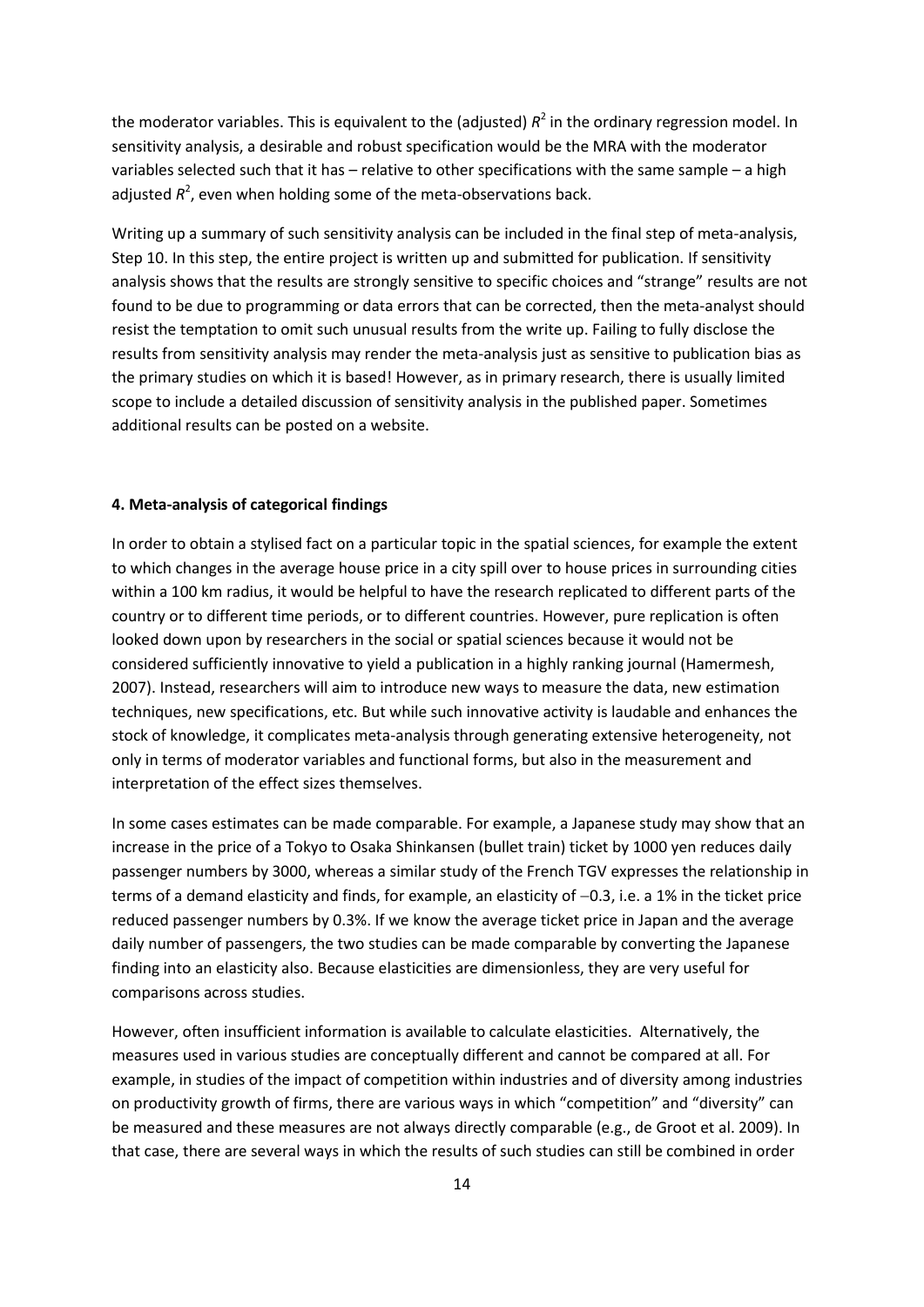to draw some general conclusions. In this section three methods of that type will be discussed. They either use information on statistical significance only or draw conclusions of a categorical nature. They are: an MRA of Fisher's *Z* values; the use of ordered probit models; and the use of rough set analysis.

A focus on statistical significance of study results was already briefly discussed in Section 3 where the partial correlation coefficient *r<sup>i</sup>* and Fisher's *Z* value *Z<sup>i</sup>* were defined in terms of the reported *t* statistics. In principle, MRAs can be formulated with, for example, Fisher's *Z* value on the left hand side and a range of moderator variables in the right hand side. Substituting (5) on the left hand side of (10), we get

$$
Z_i = \gamma_0 + \gamma_1 M_{i1} + \gamma_2 M_{i2} + \dots + \gamma_p M_{ip} + \tau_i
$$
\n(13)

with  $\tau_i$  the corresponding error term. This model can be estimated by Weighted Least Squares, with the weights variable being the vector of *N*<sub>i</sub>'s. This kind of MRA will assist in identifying which kind of study characteristic leads to strongly positive or negative *Z* values.

However, high statistical significance does not necessarily imply high economic significance. Yet the latter may be more important from the policy perspective. For example: it is not surprising and not very useful to know that all studies that look at the determinants of a person's earnings find that years of schooling is statistically significant at the 0.1% level. It is far more useful to know by how much earnings goes up with an additional year of education (also called the rate of return to an additional year of schooling). The former conclusion refers to statistical significance, the latter to economic significance. MRAs of partial correlation coefficients or *Z* values only explain statistical significance, they do not inform on economic significance.

In any case, even if only statistical significance can be compared, there is an alternative method to use, instead of model (13). This alternative has become popular in recent years. In this alternative method, the study outcomes are recorded as follows: significantly negative, insignificant (negative or positive), or significantly positive. Hence the effect size is now a categorical variable that can take on three levels. The probability that any study takes on one of these three levels can be assumed to be a function of a set of study characteristics. The statistical model that relates these probabilities to explanatory variables is called the *ordered probit* model. Examples of this approach are Card et al. (2010) and de Groot et al. (2009) (with the latter distinguishing between insignificantly negative and insignificantly positive as two separate categories rather than one category).

It should be noted that by recording study outcomes as significantly negative, insignificant or significantly positive, the information on the extent of statistical significance which is contained in, for example, the *t*-statistics or *p* values of the estimated coefficients, is ignored. This can be an advantage if one does not want to give too much weight to primary study results obtained from very large data sets (such as population census counts), which are likely to generate very large *t* statistics, as compared with primary study results obtained from well-designed sample surveys with fewer observations but a large range of variables.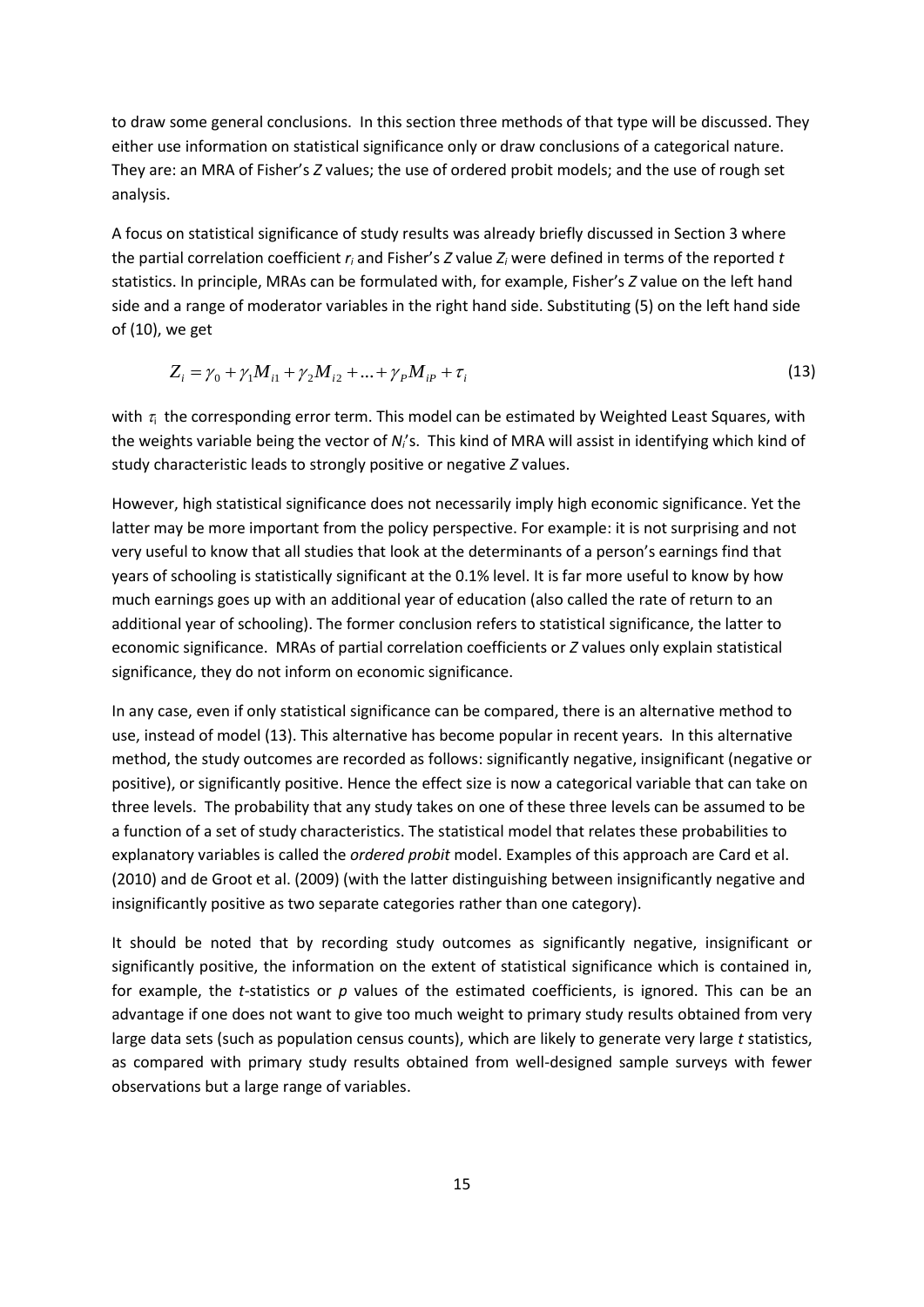The ordered probit model in meta-analysis assumes the presence of a latent variable, *y \** , which can be interpreted as the unmeasured degree of "conclusiveness" of the study. It is assumed that *y \** can be explained by a set of moderator variables *M<sup>i</sup>* as follows:

$$
y^* = \sum_{i=1}^P \theta_i M_i + \psi \tag{14}
$$

where  $\psi$  is an error term that is assumed to identically and independently normally distributed with mean 0. What we actually observe is information on the categorical variable *y* which coincides with the three categories discussed above; with  $y = 0$  implying that the coefficient of interest in the primary study is significantly negative, *y* = 1 insignificant, or *y* = 2 significantly positive. This observed variable has the following structure:

2 \* 2 \* 1 1 \* 0 *y if y* 3 1 *y if y y if y* (15)

The  $\mu$ -parameters, along with the  $\theta$ 's, are estimated by the maximum likelihood estimator of the ordered probit model. It is important to note that the interpretation of the estimated coefficients of an ordered probit analysis requires some care, see e.g. Verbeek (2004, Chapter 7).

The final method to be discussed in this section is useful in the cases where the methodologies adopted by the primary studies vary widely. In that case it would be difficult, if not impossible, to formulate a common statistical model. Nijkamp and Poot (2004) provide an example where the research question of the meta-analysis was to establish whether fiscal policies have an impact on long-run economic growth and, if so, what kind of fiscal policies would be most effective to promote growth. In this literature a wide range of methodologies has been used. However, in each case it was possible to assign a prior belief (expected impact) to a particular policy, such as: "increasing the share of general government spending as a percentage of GDP lowers growth", or "increasing expenditure on education increases growth". Studies can then be tabulated in terms of whether the evidence supported the expected impact or whether the study was inconclusive. Table 3 summarises the conclusions of 123 studies on the impact of fiscal policies on growth. Note that the proportions in the two columns do not always add to 1, because some studies may conclude the *opposite* of what is expected. For example, in defence studies 5% concluded that defence spending increases economic growth.

#### **Table 3 about here**

As in MRA, the question again arises to what extent such study outcomes are related to study characteristics. Given the absence of a common statistical model for the studies summarised in Table 3, an alternative method that is available is based on so-called *rough set theory*, which was developed by Pawlak (1982). A summary of the theory and applications to meta-analysis can be found in van den Bergh et al. (1997). Nijkamp and Poot (2004) apply this methodology to the study findings summarised in Table 3.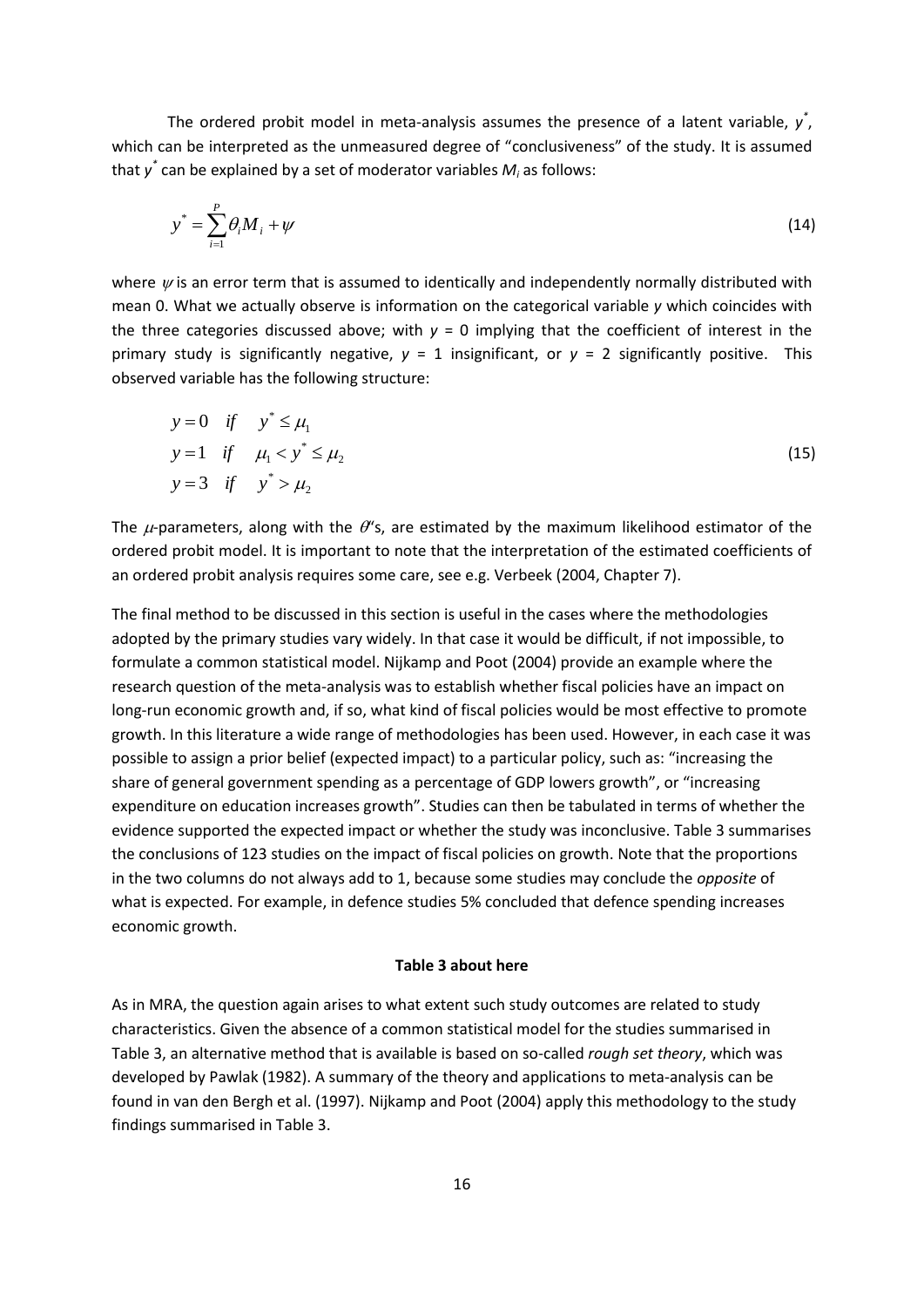A *rough set* is a set for which it is uncertain in advance which objects belong precisely to that set, although it is in principle possible to identify all objects that may belong to the set at hand. In metaanalysis, each object represents one primary study. In order to identify objects, we use study characteristics that are referred to in rough set analysis as *attributes*. The spreadsheet of study attributes (including the conclusions drawn) is referred to as the *information matrix*. Metaobservations that have the same values for a given sub-set of attributes are called *indiscernible*. The information matrix can be partitioned into elementary sets of indiscernible objects. Of course, the more attributes are taken into account, the larger the number of elementary sets. The key question is: how many attributes are needed to classify the objects "reasonably well"?

Hence, as in MRA, the objective is to find out which study characteristics matter and which are redundant in relation to study outcomes. Moreover, as in MRA, a sensitivity analysis can also be conducted in which the definition of the variables or the number of meta-observations is varied. However, unlike MRA, all explanatory variables in rough set analysis must be of a categorical nature. So if sample size is an integer variable in MRA, rough set analysis would require a discretisation of this information. For example, sample size could be categorised as follows: "small-size sample", "medium-size sample" or "large-size sample" (referred to as *classes*). Clearly, the proper demarcation of class boundaries requires some skill. As the results may be sensitive to the mapping used, some experimentation is often necessary.

Rough set analysis uses computer software that helps to find those attributes (study characteristics) that are redundant in explaining the objects (studies). The equivalent in MRA is that the regression model tells us which study characteristics are statistically insignificant in explaining the study outcomes. In the rough set analysis of the fiscal impact studies it was found that 8 of 9 attributes were needed to classify the studies (see Nijkamp and Poot, 2004). The only redundant attribute was whether the primary study focussed on the national impact of fiscal policy on growth, or the regional impact. The fact that this aspect did not matter in linking study characteristics with study conclusions is of course an interesting conclusion in itself. It suggested that the results of the metaanalysis are equally informative for designing economic growth policy at the regional level as at the national level.

A rough set analysis will generate a set of *deterministic rules* and will measure the fraction of objects/studies that are completely in accordance with these rules. This fraction is referred to as the relative strength. For example, Nijkamp and Poot (2004) found that "in studies on public infrastructure, using techniques for time series analysis, the impact of infrastructure policy on growth is significantly positive." The relative strength of this statement was 25.5%, i.e. in 10 out of the 39 studies on the impact of infrastructure on growth the previous statement was confirmed.

In conclusion, rough set analysis provides a means for systematically digesting information from a range of very different studies. A criticism of this approach is that it is a form of "pattern recognition" that falls under the realm of artificial intelligence in computer science and is therefore divorced from the statistical foundations that underpin most spatial and social science research. As long as all primary studies used regression analysis, which remains the most commonly used tool in the non-experimental social sciences, it would be preferable to use either the MRA or the ordered probit approaches.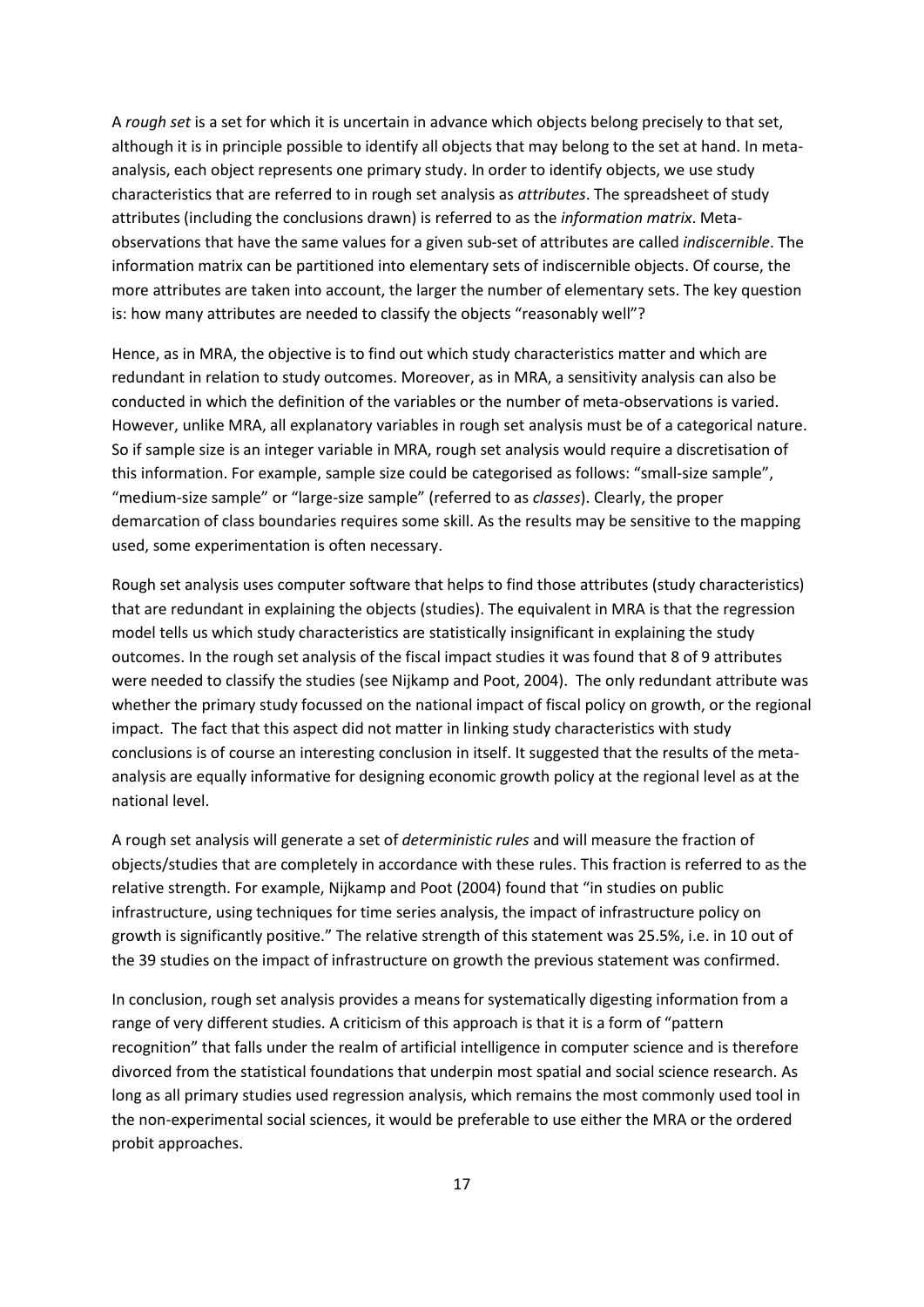## **5. Conclusions**

This chapter has outlined the art and science of meta-analysis, a quantitative approach to digesting previous empirical research. Meta-analysis can be either the start of a new primary study (replacing or supplementing the narrative review) or become the main focus of the research. Meta-analysis is applicable to both experimental and non-experimental contexts; but each has developed their own techniques. This chapter focussed on those techniques most commonly applied by economists and other social and spatial scientists.

As in primary research, different techniques are often possible for a particular application. In that case, it pays to vary techniques (unless a particular technique is preferred for theoretical reasons) and look for robust results across techniques. "Good" meta-analysis should account for observed heterogeneity (with moderator variables signalling differences in data, specifications, covariates, etc.) and unobserved heterogeneity. It should also test for publication bias, quality differences between studies, and account for the statistical consequences of combining several estimates coming from a single study with estimates coming from different studies.

Philosophically, it could be argued that meta-analysis in the social sciences consists of collecting quantitative "opinions" obtained from a non-randomly selected sample of unique studies and that our ultimate goal is to explain the distribution of these "opinions". This distribution may in fact be just as interesting, or even more interesting, than a "central value" such as a mean effect size.

Nonetheless, readers will often remain interested in the "bottom line": a "stylised fact" or a value to transfer to another context that is obtained from pooling primary studies. This situation is similar to that of forecasting in which the weighted average of the forecasts of a panel of experts usually outperforms any individual forecast (e.g. Newbold and Bos, 1994). In such forecasting, we actually prefer the methods used by the various forecasters to be very different. Weights in that context are based on past "out of sample" performance (mean squared prediction errors). In the context of meta-analysis, the weights we assign to primary study effect sizes can be based on the reported precision, possibly adjusted for quality variation etc., as outlined previously. As in forecasting, it may pay in meta-analysis to initially hold back some data from the MRA, and then conduct the MRA with the full sample in order to see how sensitive the results are to the exclusion of certain studies.

The methodology for meta-analysis is still evolving. The present chapter has given an outline of current practice in non-experimental social science research. While space was too limited to include full details on the various techniques, it should be possible for the reader to conduct a meta-analysis through following the 10 steps discussed in this chapter. There will be no shortage of research areas to which this newly acquires skill can be applied. In fact, given the "flood of numbers" on human behaviour in the 21st century, and the associated explosion of applied empirical research, the scope for meta-analysis is unlimited!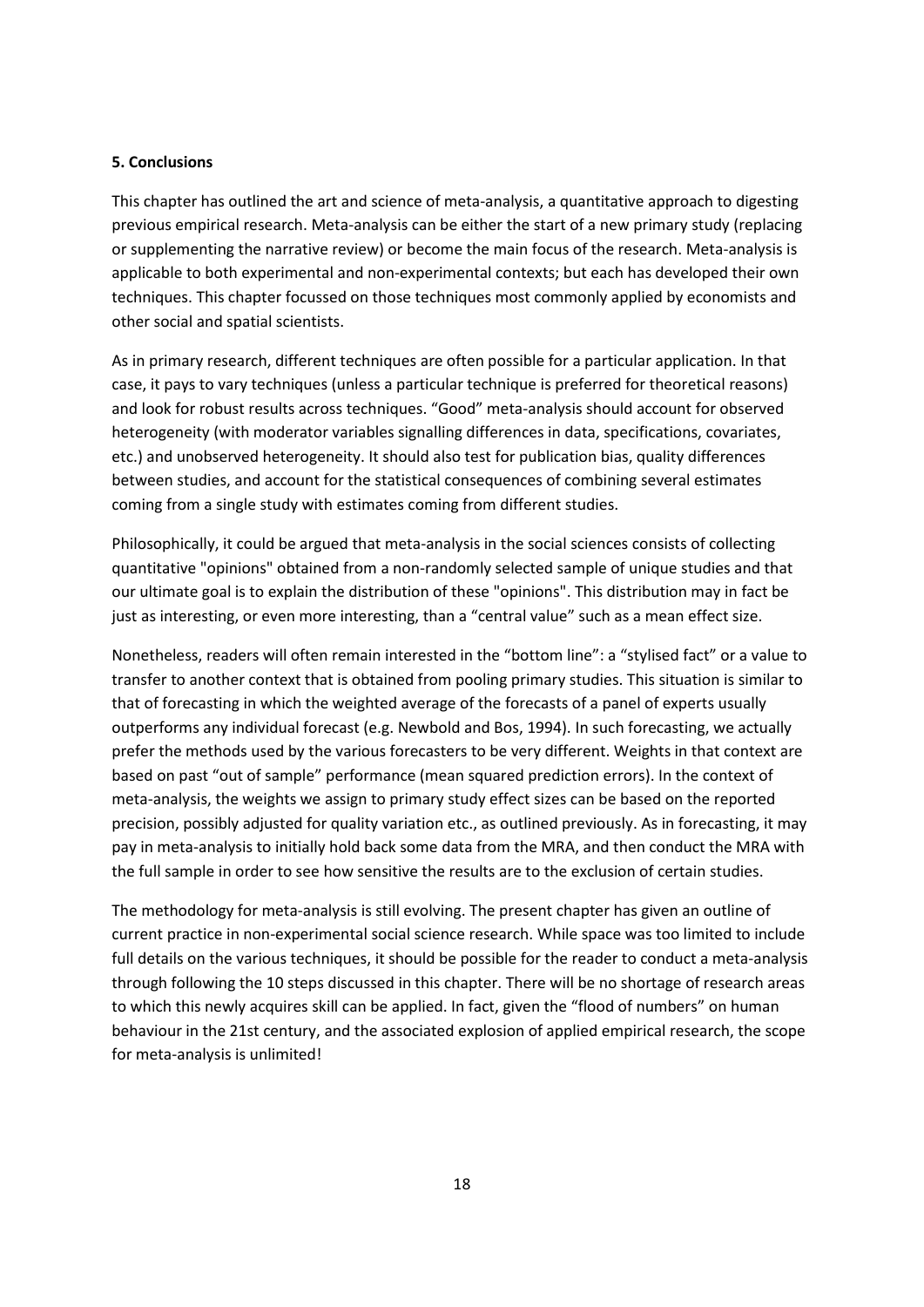### **References**

Angrist, J.D and Pischke, J.-S. (2010) The credibility revolution in empirical economics: how better research design is taking the con out of econometrics. *Journal of Economic Perspectives* 24(2): 3-30.

Becker, B.J. and Wu, M.-J. (2007) The synthesis of regression slopes in meta-analysis. *Statistical Science* 22(3): 414-429.

Blanchflower, D.G. and Oswald, A.J. (1994) *The Wage Curve*. Cambridge MA: MIT Press.

Brouwer, R. (2000) Environmental value transfer: state of the art and future prospects. *Ecological Economics* 32(1): 137-152.

Card, D. and Krueger, A.B. (1995) Time-series minimum-wage studies: a meta-analysis. *American Economic Review* 85: 238-243.

Card, D., Kluve, J. and Weber, A. (2010) Active labour market policy evaluations: a meta-analysis. *The Economic Journal* 120(November): F452-F477.

Cooper, H. and Hedges, L.V. (1994) *The Handbook of Research Synthesis*. New York: Russell Sage Foundation.

de Groot, H.L.F., Poot, J. and Smit, M.J. (2009) Agglomeration externalities, innovation and regional growth: theoretical perspectives and meta-analysis. In: Capello, R. and Nijkamp, P. (eds) *Handbook of Regional Growth and Development Theories.* Cheltenham UK: Edward Elgar, 256-281.

Espey, M. (1998) Gasoline demand revisited: An international meta-analysis of elasticities. *Energy Economics* 20(3): 273-295.

Feld, L.P. and Heckemeyer, J.H. (2011) FDI and taxation: a meta-study. *Journal of Economic Surveys*. Forthcoming.

Florax, R.J.G.M., Nijkamp, P. and Willis, K.G. (eds) (2002) *Comparative Environmental Economic Assessment*, Cheltenham UK: Edward Elgar.

Glass, G.V. (1976) Primary, secondary and meta-analysis of research. *Educational Researcher* 5: 3-8.

Gujarati, D.N. and Porter, D.C. (2009) *Basic Econometrics*. 5<sup>th</sup> Edition. McGraw-Hill Irwin.

Hamermesh, D.S. (2007) Replication in economics. *NBER Working Paper 13026*. Cambridge MA: National Bureau of Economic Research.

Harbord, R.M. and Higgins, J.P.T. (2008) Meta-Regression in Stata. *The Stata Journal* 8(4): 493-519.

Hedges, L.V. (1992) Modelling publication selection effects in meta-analysis. *Statistical Science* 7: 246-255.

Hedges, L.V. (1994) Fixed effects model. In: Cooper H. and L.V. Hedges (eds) *The Handbook of Research Synthesis.* New York: Russell Sage Foundation, 285-299.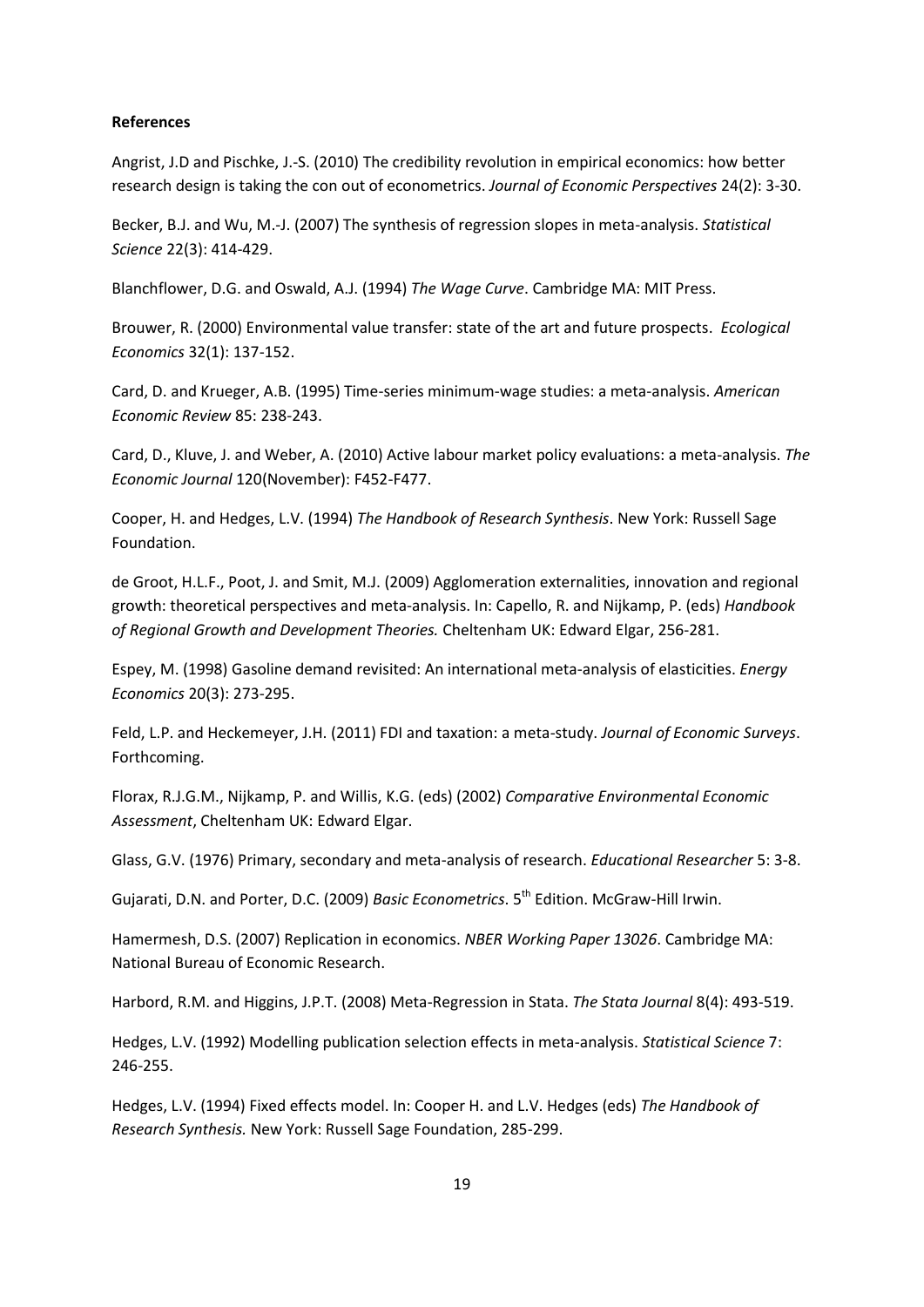Hirota, K. and Poot, J. (2005) Taxes and the environmental impact of private car use: evidence from 68 cities. In: A. Reggiani and L. Schintler (eds) *Methods and Models in Transport and Telecommunications: Cross-Atlantic Perspectives*. Berlin: Springer Verlag, 299-317.

Hunt, M.M. (1999) *How Science Takes Stock: The Story of Meta-Analysis*. New York: Russell Sage Foundation.

Hunter, J.E. and Schmidt, F.L. (2004) *Methods of Meta-Analysis: Correcting Error and Bias in Research Findings*. New York: Russell Sage Foundation, 2nd ed.

Keef, S.P. and Roberts, L.A. (2004) The meta-analysis of partial effect sizes. *British Journal of Mathematical and Statistical Psychology* 57: 97-129.

Koetse, M.J., Florax, R.J.G.M. and de Groot H.L.F. (2010) Consequences of effect size heterogeneity for meta-analysis: a Monte Carlo study. *Statistical Methods and Applications* 19(2): 217-236.

Leamer, E. (1983) Let's take the con out of econometrics. *American Economic Review* 73(1): 31-43.

Newbold, P. and Bos, T. (1994) *Introductory Business & Economic Forecasting*. Cincinatti, Ohio: South-Western Publishing.

Nijkamp P and Poot J (2004) Meta-analysis of the impact of fiscal policies on long-run growth. *European Journal of Political Economy* 20(1): 91-124.

Nijkamp, P. and Poot, J. (2005) The last word on the wage curve? *Journal of Economic Surveys* 19(3): 421-450.

Pawlak, Z. (1982) Rough Sets. *International Journal of Information and Computer Science* 11, 341- 356.

Pearson, K. (1904) Report on certain enteric fever inoculation statistics. *British Medical Journal* 3: 1243-1246.

Shadish, W.R. and Haddock, C.K. (1994) Combining estimates of effect size. In: Cooper H. and L.V. Hedges (eds) *The Handbook of Research Synthesis.* New York: Russell Sage Foundation, 261-281.

Stanley, T.D. (2001) Wheat from chaff: meta-analysis as quantitative literature review. *Journal of Economic Perspectives* 15: 131-150.

Stanley, T.D. (2008) Meta-regression methods for detecting and estimating empirical effects in the presence of publication selection. *Oxford Bulletin of Economics and Statistics* 70(1): 103-127.

Stanley, T.D. and Doucouliagos, H. (2010) "Picture this: a simple graph that reveals much ado about research", *Journal of Economic Surveys* 24(1): 170-191.

Sterne, J.A.C. (2009) *Meta-Analysis in Stata; An Updated Collection from the Stata Journal*. College Station Texas: Stata Press.

Van den Berg, J.C.J.M., Button, K.J., Nijkamp, P. and Pepping, G.C. (1997) *Meta-Analysis in Environmental Economics*. Dordrecht, The Netherlands: Kluwer Academic Publishers.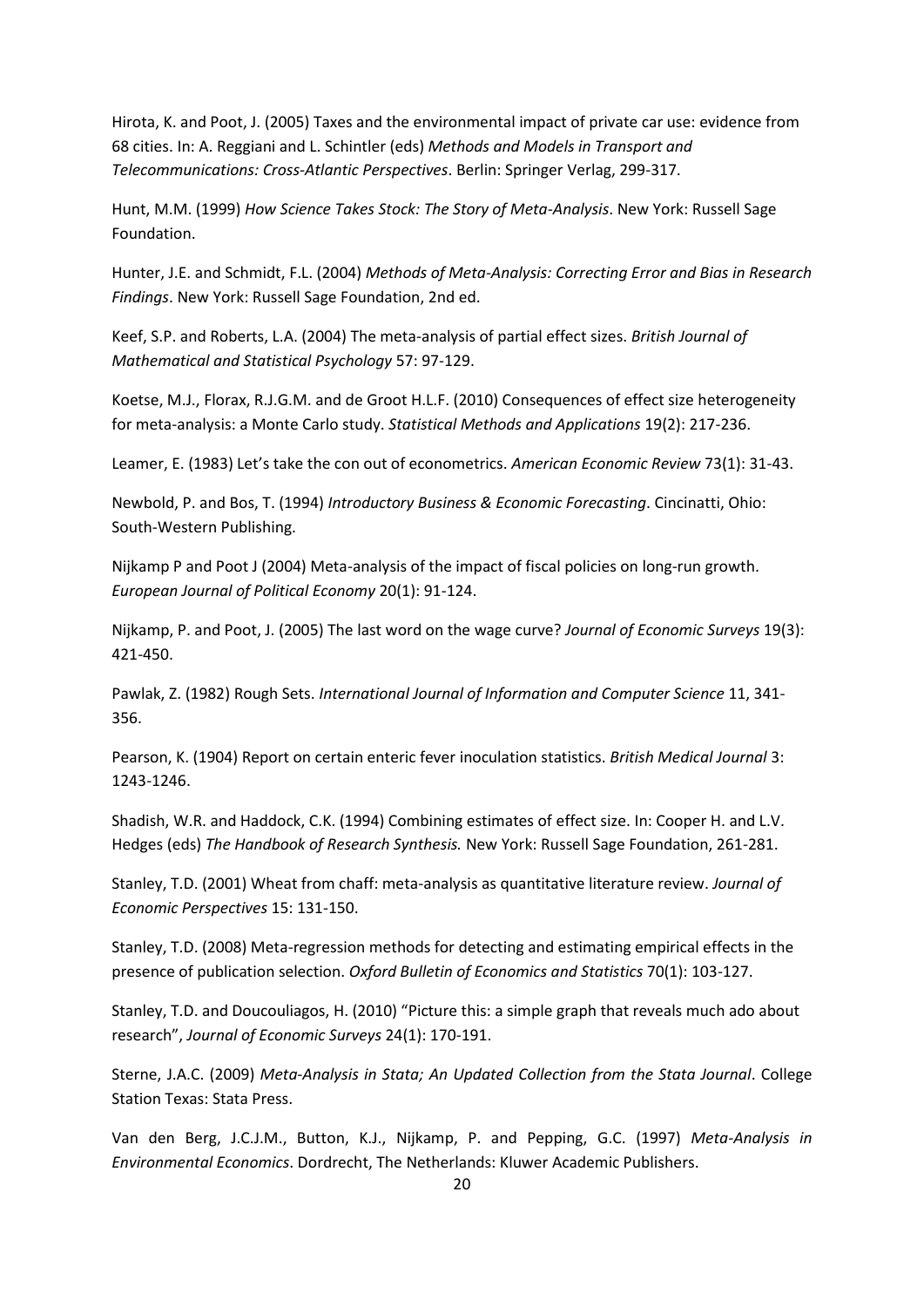Verbeek, M. (2004) *A Guide to Modern Econometrics*. Chichester West Sussex UK: John Wiley & Sons.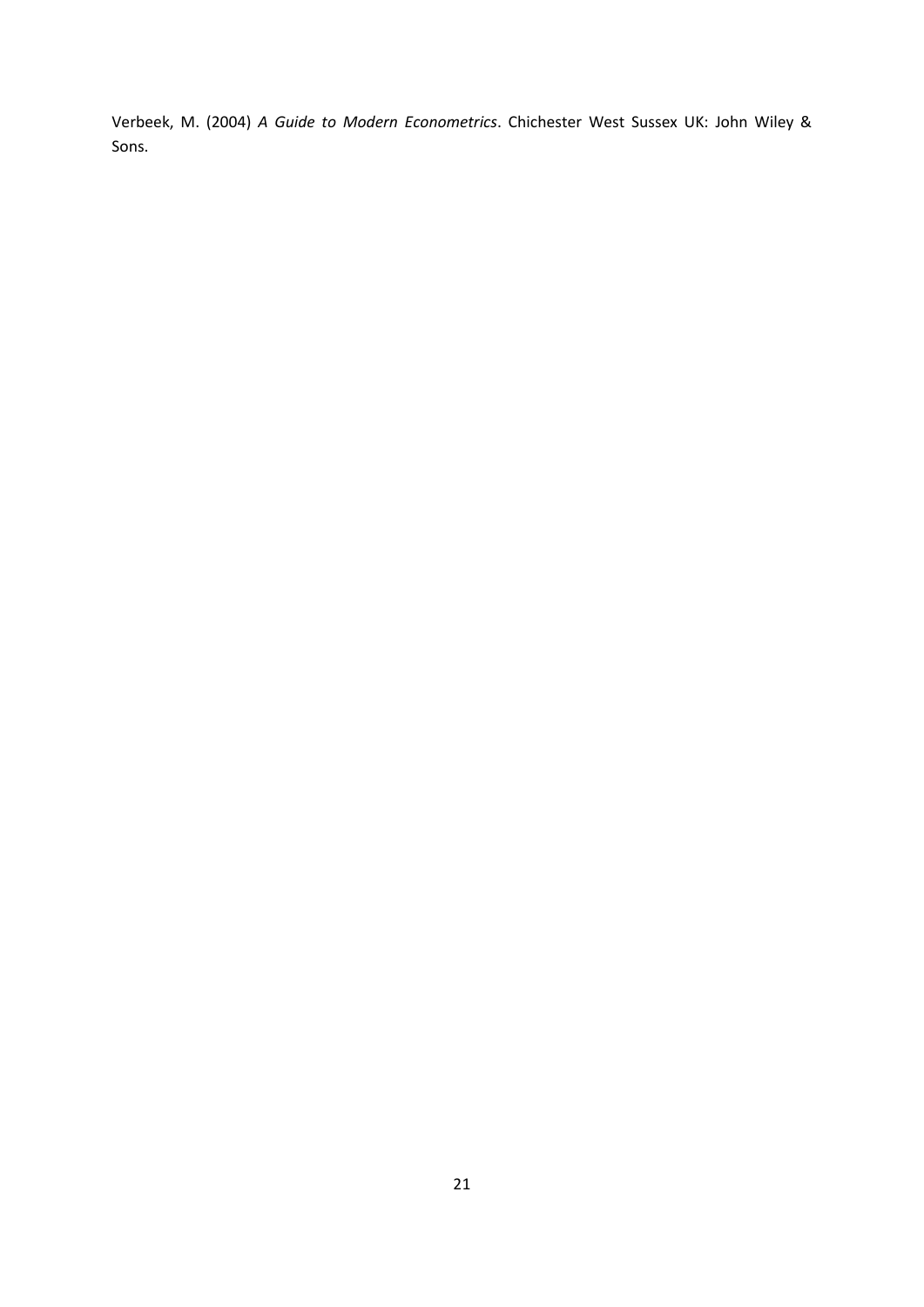|         | b          |          | se    | 95% lb   | 95% ub      | v     | 1/v                              | W        |
|---------|------------|----------|-------|----------|-------------|-------|----------------------------------|----------|
| study A | $-0.1$     | $-1.5$   | 0.067 | $-0.233$ | 0.033       | 0.004 | 225                              | 0.707161 |
| study B | $-0.4$     | $-1.7$   | 0.235 | $-0.871$ | 0.071       | 0.055 | 18                               | 0.056769 |
| study C | $-0.15$    | $-1.3$   | 0.115 | $-0.381$ | 0.081       | 0.013 | 75                               | 0.23607  |
|         |            |          |       |          |             |       | sum of $v$ sum of $1/v$ sum of w |          |
| average | $-0.21667$ |          |       |          |             | 0.073 | 318                              |          |
|         |            |          |       |          | var FE meta |       |                                  |          |
| FE meta | $-0.129$   | $-2.298$ | 0.056 | $-0.239$ | $-0.019$    | 0.003 |                                  |          |

**Table 1** Calculation of the Fixed Effects meta-estimate in a simple example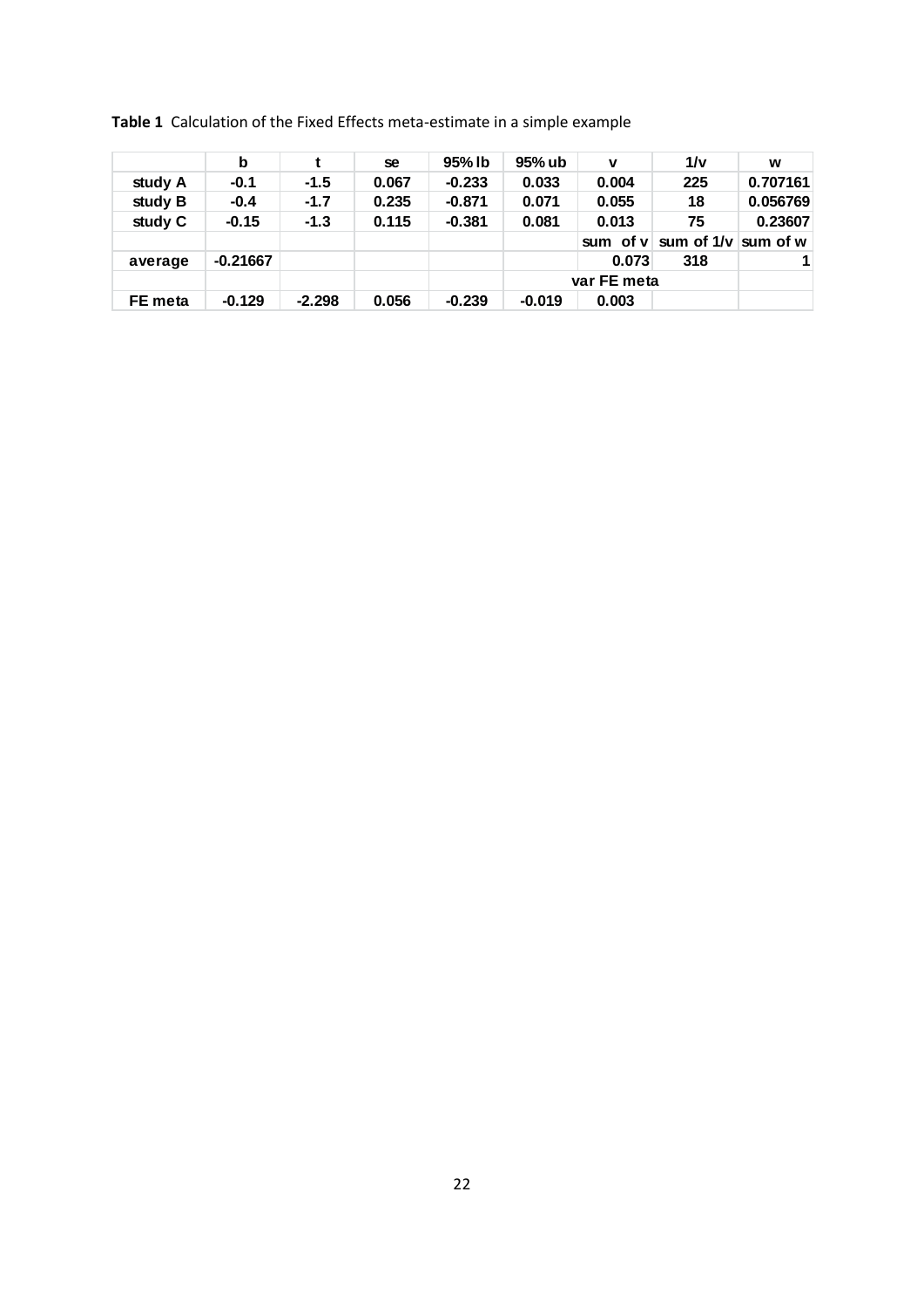# **Table 2** Meta-analysis in 10 "easy" steps

*Step 1*: Collect a large sample of published and unpublished papers that reports statistical estimates on the topic of interest.

*Step 2*: Choose an appropriate "effect size": a parameter estimate, *t* value, *z* value, correlation coefficient, or an indicator variable (such as "statistically significant at the 5% level").

*Step 3*: Obtain all effect sizes and the corresponding study characteristics; and code this information in a spreadsheet.

*Step 4*: Using statistical software, calculate descriptive statistics on the effect size and do plots and cross-tabulations.

*Step 5*: Carry out the homogeneity test to measure the extent of "excess variation" in effect sizes that must be explained by study characteristics.

*Step 6*: Select moderator variables that are likely to explain "excess variation" in effect sizes.

*Step 7*: Carry out a meta-regression analysis (MRA) that regresses effect sizes on moderator variables, taking into account statistical issues associated with MRA.

*Step 8*: Correct for within-study correlation (clusters) and publication bias, when necessary.

*Step 9*: Carry out a sensitivity analysis by varying moderator variables and testing statistical properties of the MRA.

*Step 10*: Write up and publish the results.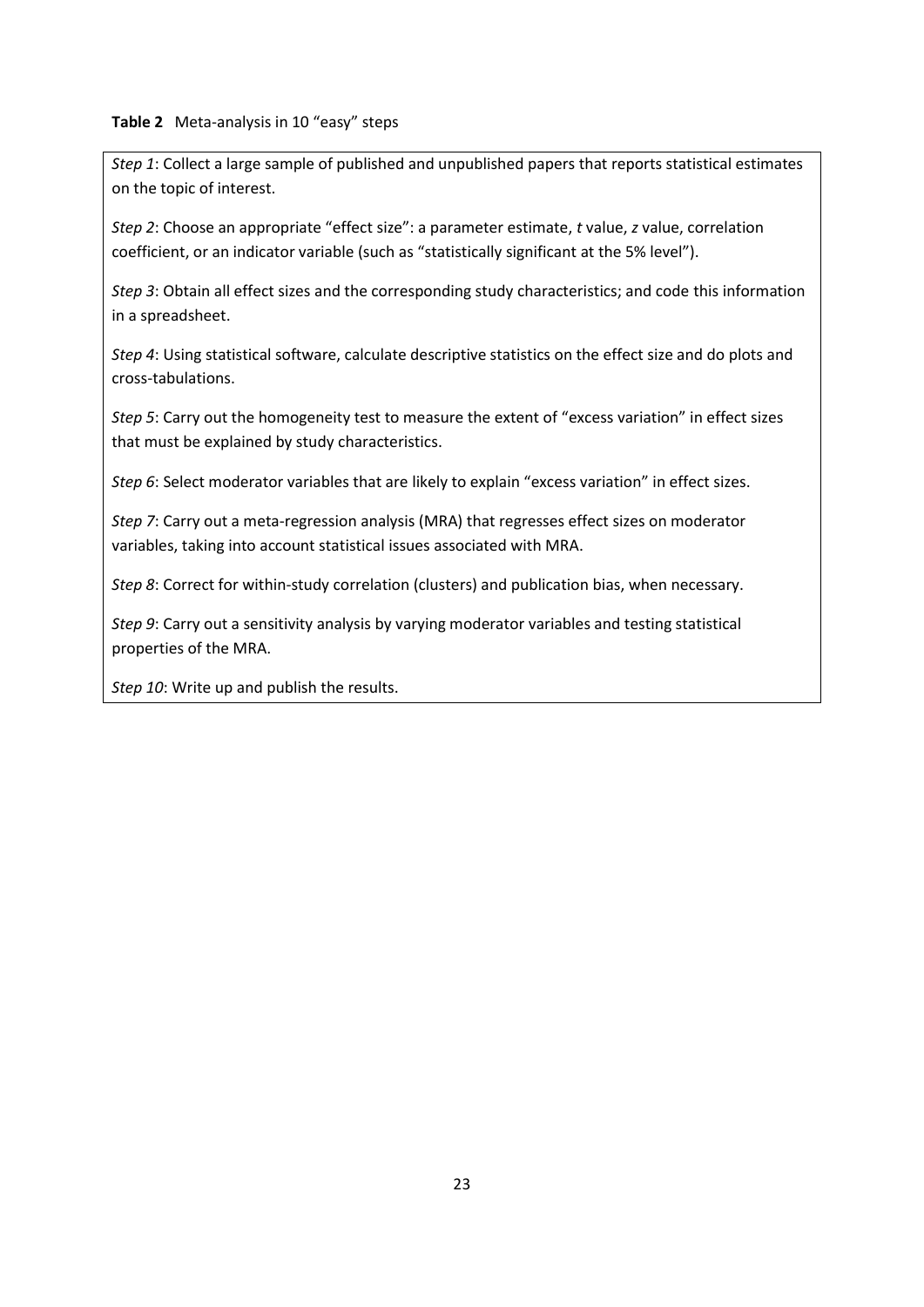| Type of fiscal policy                  | Number<br>of<br>studies | Expected<br>impact | Proportion<br>of studies<br>supporting<br>expected<br>impact | Proportion<br>with<br>inconclusive<br>impact |
|----------------------------------------|-------------------------|--------------------|--------------------------------------------------------------|----------------------------------------------|
| Education                              | 12                      | $\ddot{}$          | 0.92                                                         | 0.08                                         |
| Infrastructure                         | 39                      | $\ddot{}$          | 0.72                                                         | 0.20                                         |
| Taxation                               | 10                      |                    | 0.60                                                         | 0.40                                         |
| Defence                                | 21                      |                    | 0.52                                                         | 0.43                                         |
| Government<br>consumption or<br>"size" | 41                      |                    | 0.29                                                         | 0.54                                         |
| All types                              | 123                     | As above           | 0.51                                                         | 0.36                                         |

**Table 3** An example of meta-analysis of categorical findings

*Source*: Nijkamp and Poot (2004)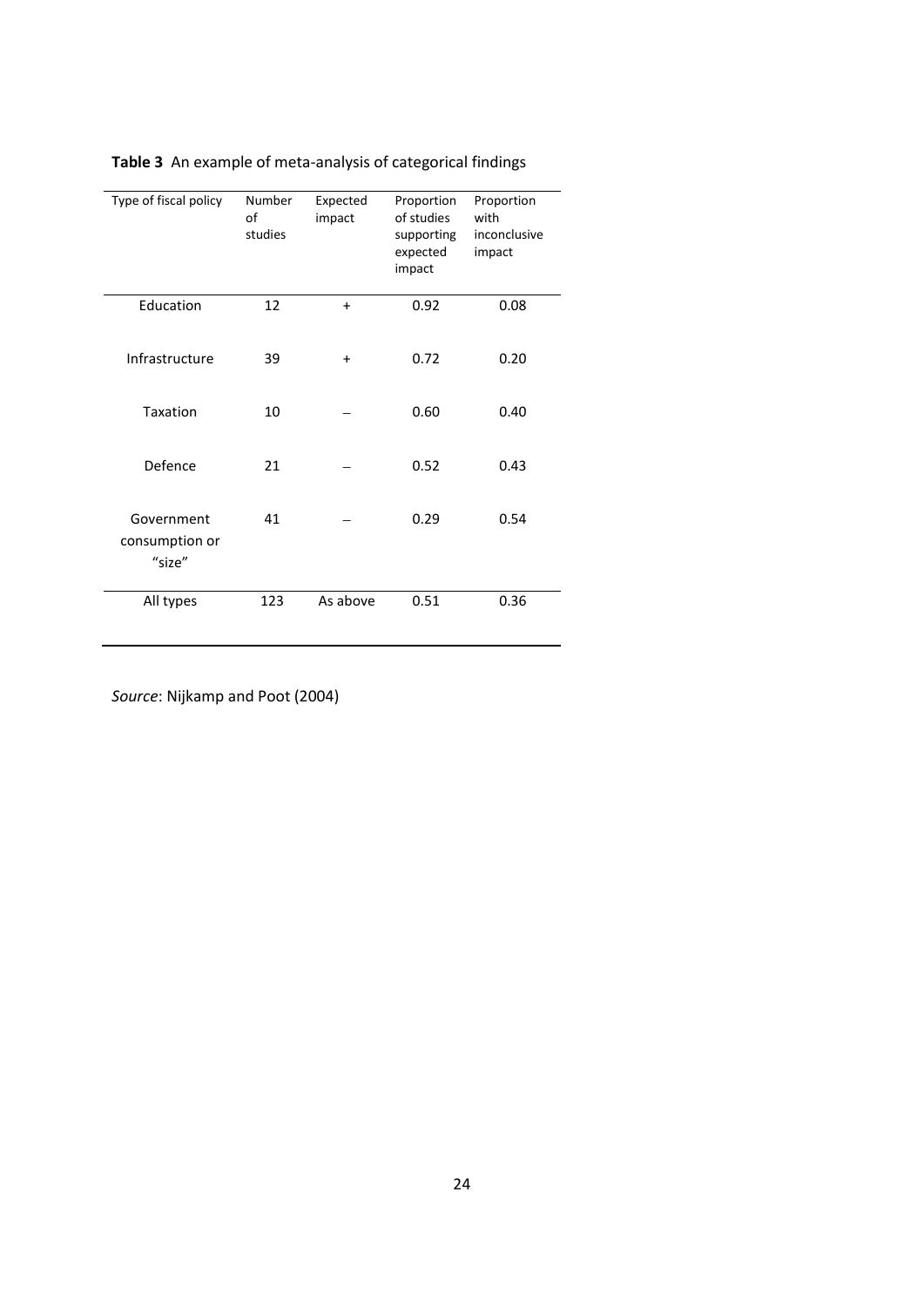**Figure 1** Confidence intervals for the regression coefficients and the FE meta-estimate in the simple example